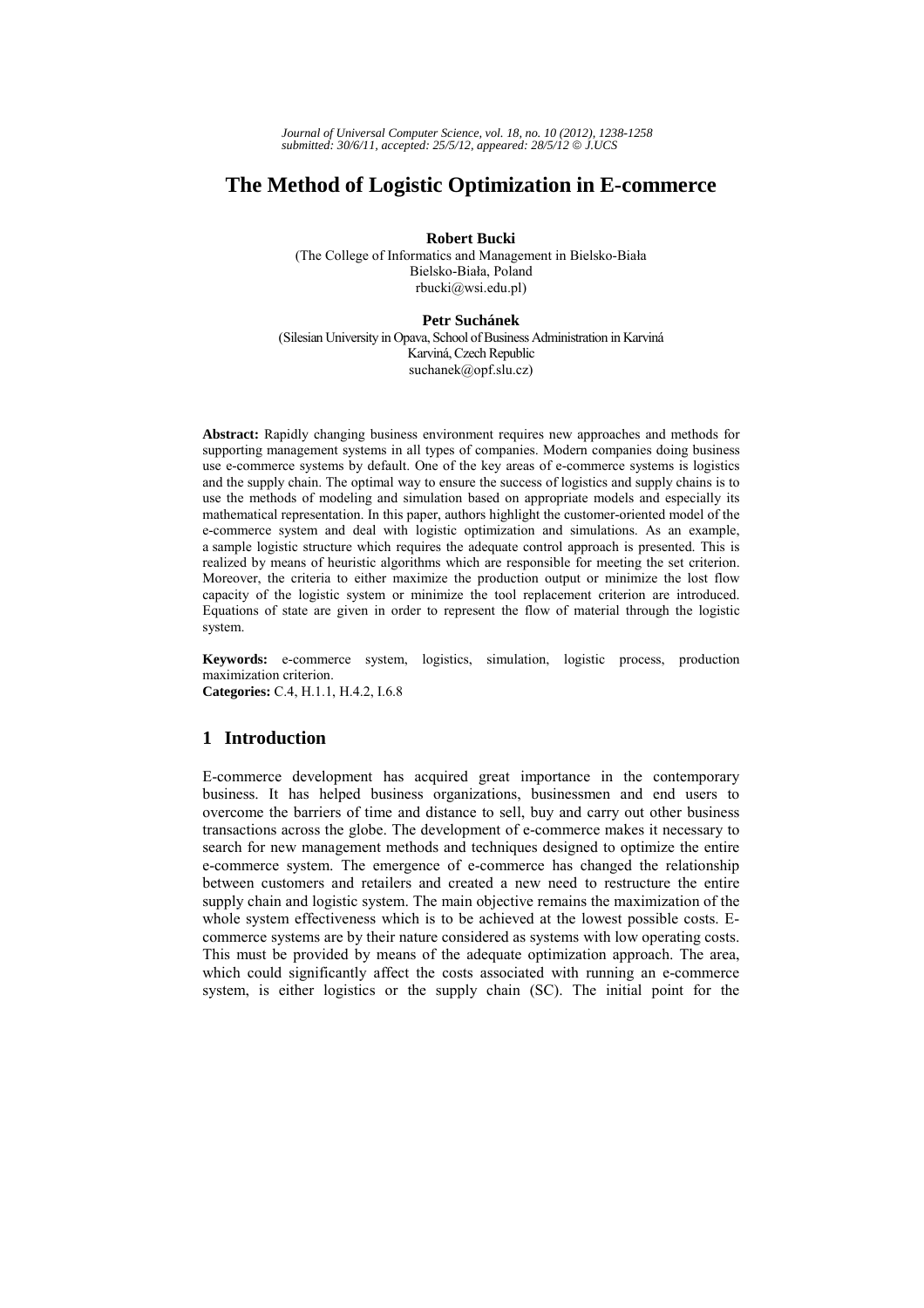implementation of all types of systems is a suitable model with its own architecture and mathematical description. Different types of models in conjunction with a suitable mathematical representation allow us to perform the simulation process whose outputs can help managers make suitable decisions. The major support of simulation is provided by advanced computer systems. In this context, we often talk about the so-called computational logistics. Computational logistics involves planning and implementation of large and complex tasks using computations and higher mathematics. Computational logistics is implemented in many areas, including the flow and storage of goods, services, and related information from their point of origin to the point of consumption. In computational logistics, optimization models and algorithms must be developed and verified for the plan and execution of complex logistics and supply chain systems. The main objective of this paper which emerges from the above discussion is to present the importance of logistic optimization in customer-oriented e-commerce systems as well as a sample logistic structure which requires the adequately specified control approach. These days it is evident that production activities are treated as sub-processes of trade processes. Should it be thought that an e-commerce system is directly oriented on the order of the specified product e.g. furniture, it is necessary to properly emphasize the problem of order realization as well as supply of a ready product. Moreover, it is also indispensable to optimize logistics within realizing the determined products. The main goal of the paper is to present how the order manufacturing process is controlled by means of heuristic algorithms while implementing the required criterion.

## **2 E-commerce system**

The structural model describes an e-commerce system as a set of functionally connected components (Figure 1). The main basic components of e-commerce systems are:

- customers and generally business environment,
- the Internet,
- the web server
- LAN (Local Area Network),
- CRM (Customer Relationship Management) characterized among others in [Pradeep, 10],
- ERP (Enterprise Resource Planning) [Bredford, 09],
- payment system [White, 08],
- delivery of goods [Chopra, 09],
- after-delivery (after-sales) services,
- information systems (CRM/ERP) of cooperating suppliers.

Important and integral parts of the whole system are hardware, software, people, co-operative suppliers, legislation and generally information and communication technologies (ICT). All shown parts of e-commerce systems are supported and controlled by the management at all control levels (tactical, operational, strategic). Most important for control and support functions are SCM - Supply Chain Management, FRM - Financial Resource Management, HRM - Human Resource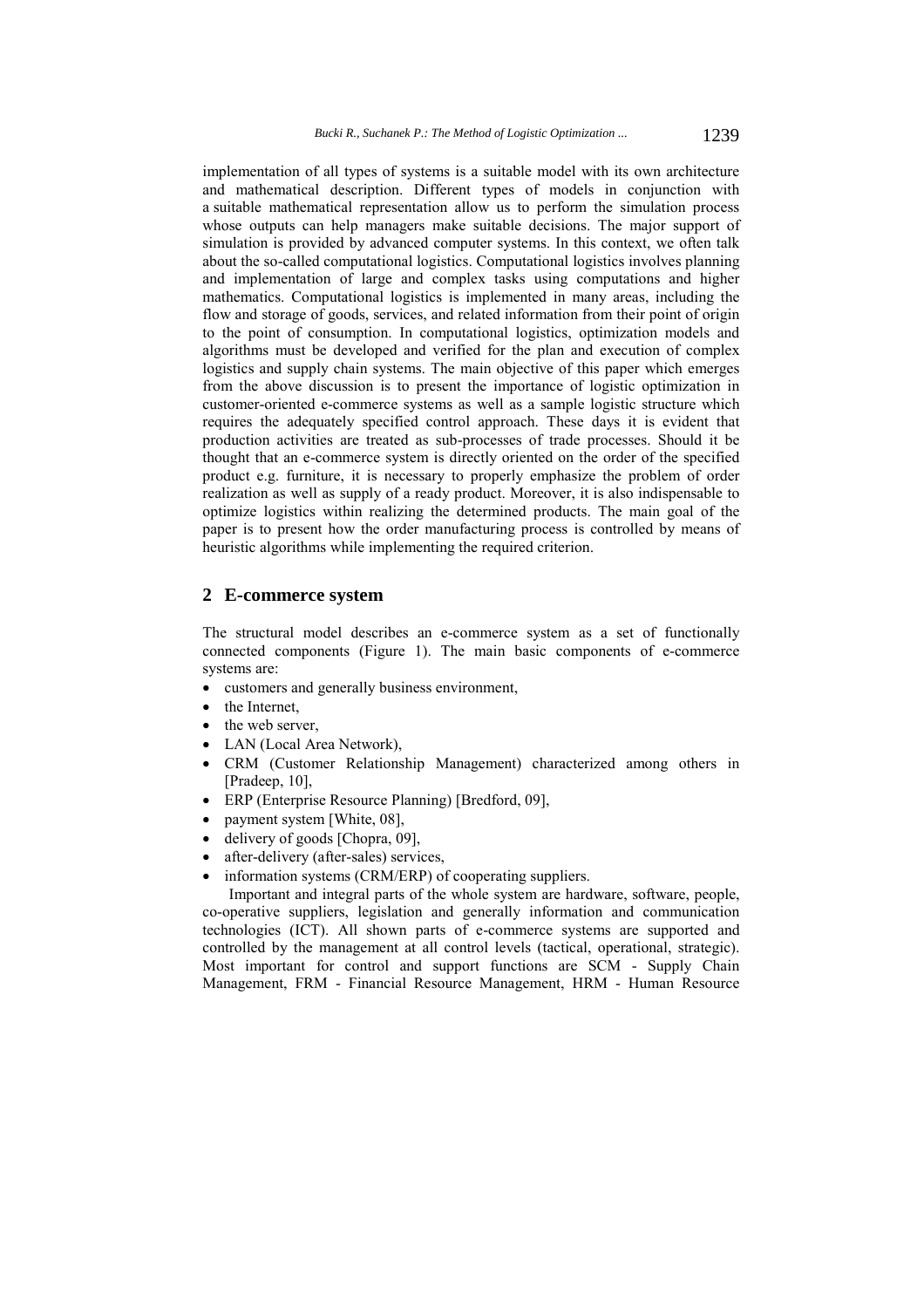Management, IBP – Integrated Business Planning and Information system/Information technology administration (IS/ICT management).



*Figure 1: Basic structure of e-commerce system Source: after [Suchánek, 10]* 

## **3 Customer-oriented e-commerce system**

The e-commerce system should be seen as the part of a complete business environment. Here, the main decisive part of the environment is understood as the customer whose orientation is one of the main prerequisites of an effective management system.

Based on its own research, Simulation Systems Ltd. [Simulation Systems, 11] presented the fundamental definition and description of customer-oriented systems. They say that each customer-oriented system results from the individual work with the client taking into account specific details of his business processes. The customeroriented system is made according to the principle emphasizing the well-known truth which reads that the system must be created for the user, avoiding the need to adjust the user for the system.

The development of customer-oriented systems includes the full cycle of tasks, such as: collection and analysis of data needed for automation, definition of the requirements, designing, implementation, introducing, testing and maintenance of the system. The specific features of the approach to designing of customer-oriented IS are formulated as follow: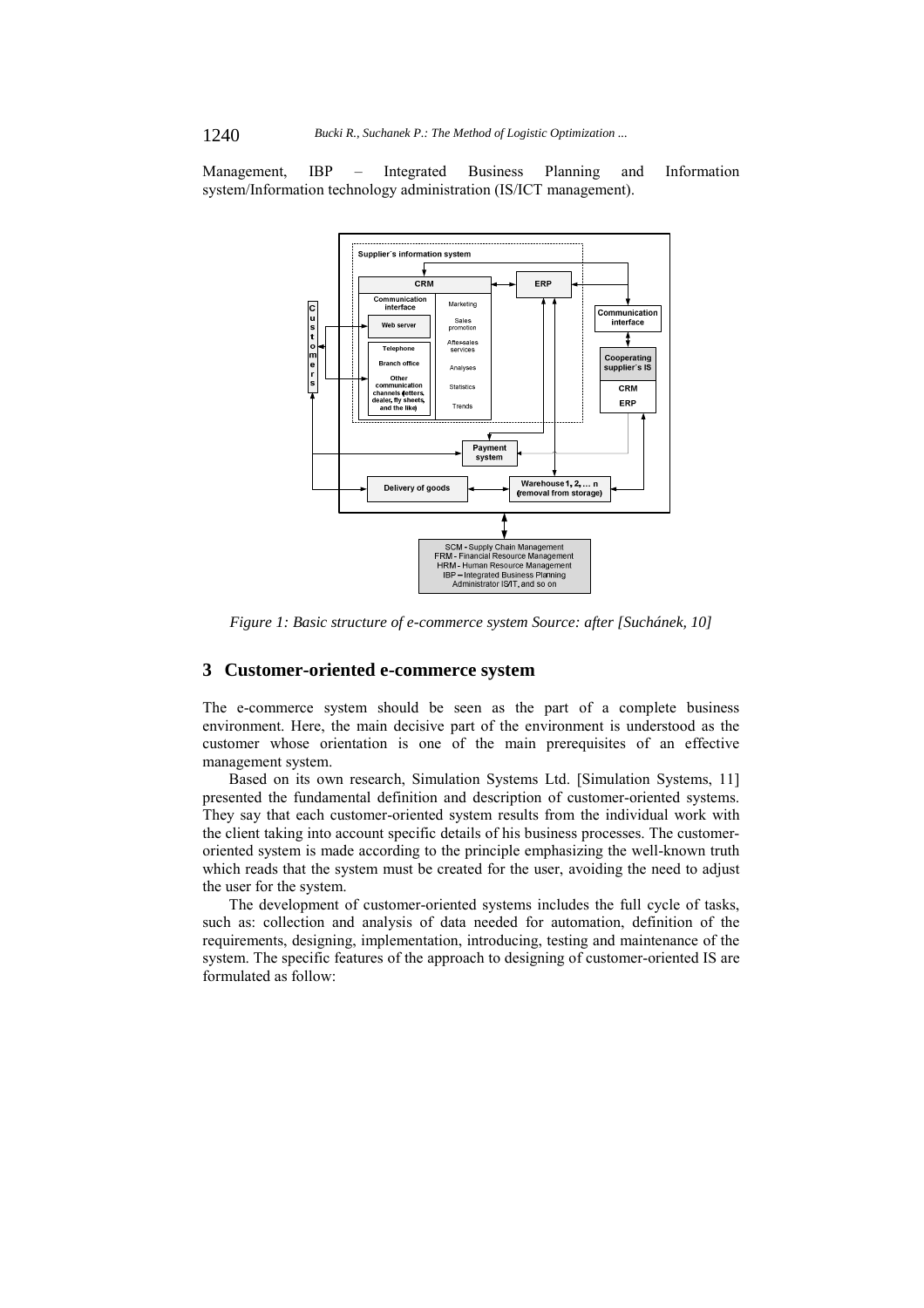- fundamental analysis of the customer's business as a base for working out the solutions corresponding to the actual goals and problems of the customer;
- detail elaboration and coordination with the customer of all stages of the project development, control points and required resources;
- support of the convenient mode of maintenance, modification and extension of the system;
- provision of openness, mobility and scalability of the system.

Customer-oriented functionalities of e-commerce comprise business-to-customer (B2C) applications such as remote shopping, banking and infotainment-on-demand. To study the possibilities of e-commerce functionality improvement, the structure model presented in Figure 1 does not seem to be sufficient. Any company strives to accomplish its business strategy. Following the business strategy, long-term and short-term objectives and targets are set.

After measuring the results achieved in a certain period of time, the differences from the target values are evaluated and corrective actions for the next term are specified by the company management. Thus, in a very general way, any business system can be looked upon as a specific form of a control loop (Figure 2). In our opinion, this holds true also for e-commerce systems.

Let us set an example in which a customer faces a billboard showing a car. Then the customer decides to buy this car immediately. There is a credit card in his pocket with the necessary financial coverage and the telephone number of the seller on the billboard. The customer contacts the dealer and tells him he wants to buy a car immediately specifying required parameters and the geographical localization (the customer does not have to call, but he can use the Internet via his mobile phone or another mobile device). The dealer should be able to determine immediately where the desired car is available and how long it will take them to deliver the car to the customer. Let us suppose that using the information system the dealer determines that the car can be delivered to the customer's destination in e.g. half an hour and subsequently makes a quote. If the customer agrees, he can sit on a bench next to the billboard and wait. Within this period of time, a responsible person will bring him the required car. The customer makes a payment by means of a mobile credit card reader and takes over the car. This example presents another possible direction of ecommerce development. The scheme in Figure 3 fully complies with the need of direct orientation to the customer. However, it requires to solve a wide range of technical, personnel and legal issues. The discussed model seems to be realistic. In order to make this model fully operational in the real environment, the following conditions have to be met:

- ensuring unambiguous identification of the customer (the customer who has made the order);
- defining the legal framework for this type of business in particular;
- defining principles of the legal protection of the dealers (for example it is necessary to ensure that the customer could not deny the ordered goods – clickwrap and browse-wrap contracts);
- ensuring technical support of the mobile credit card readers;
- defining and implementing the logistic system (especially the supply chain).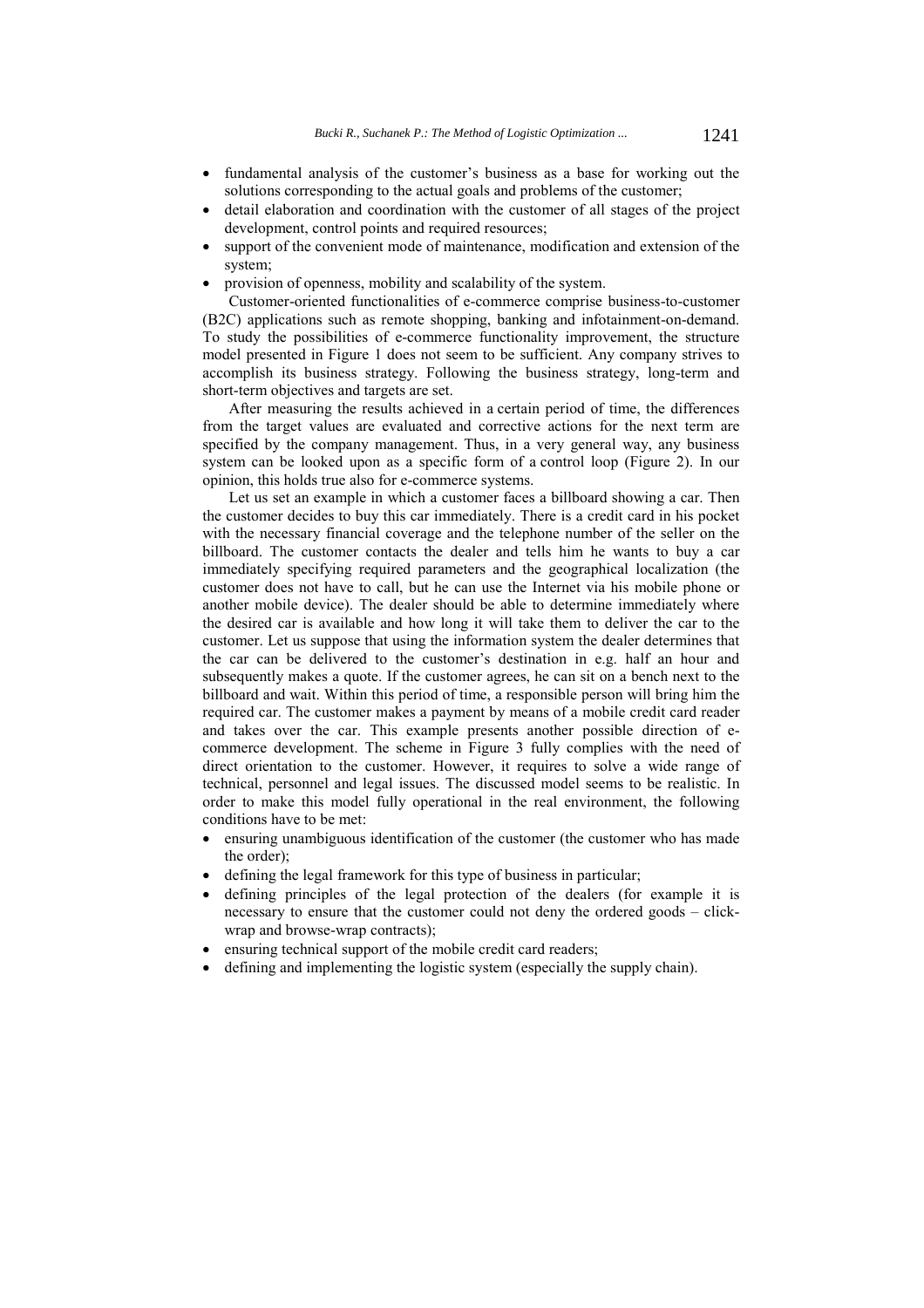

*Figure 2: Generic e-Commerce model Source: after [Suchánek, 11]* 

The controlled subsystem consists of the actual e-Commerce system itself. The inputs constitute the management decisions on the e-Commerce parameters like prices, investments, marketing decisions, safety rules etc. The outputs include sales value, profits and margins, return on investment (ROI), stability, security and other key performance factors. The outputs are measured in the measuring element and compared with the targets in the differential component.

There is a general rule on the basis of which the customer wants to find products quickly and easily and get products in the shortest time as well as to pay for goods in the selected way and to have the longest possible warranty. One way of meeting this rule is to accept the basic philosophy of orientation on the customer and use all available technologies and business and management practices in company operations. The general business pattern following the stated conditions can be presented as transformation of Figure 1 into Figure 3. Using the pattern shown in Figure 3, it is possible to advance much further in the considerations.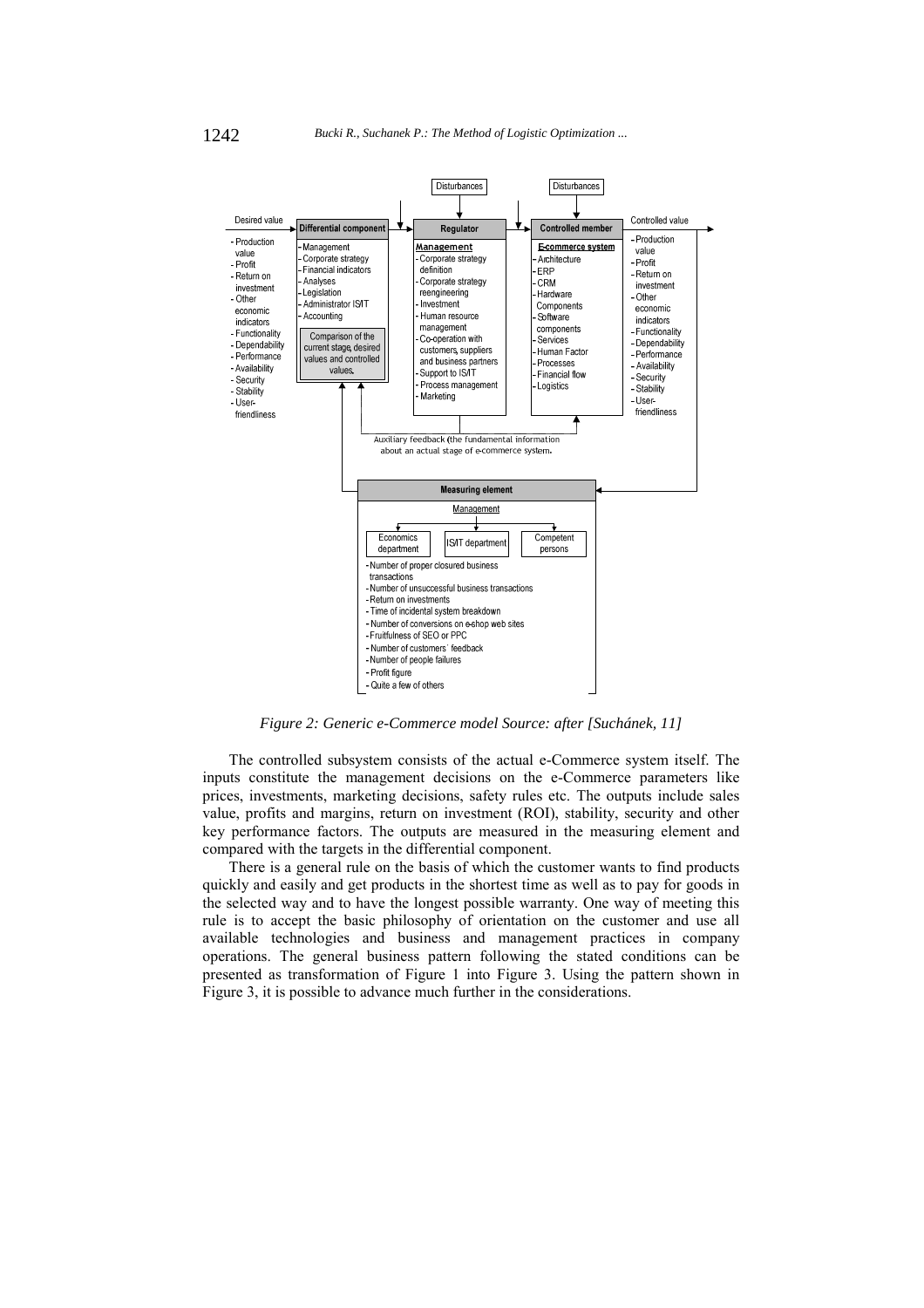

*Figure 3: Main activities focused on the customer* 

## **4 Logistic and supply chain and its optimization in e-commerce**

For the discussed purpose, namely the area of electronic commerce, logistics is defined as a business planning framework for the management of material, goods, services, information and capital flows. It includes the increasingly complex information, communication and control systems required in today's business environment [Logistics, 96], [Langevin, 10]. Especially, in business, the logistics has the meaning of the way of the supply of goods by which the customers' requirements can be solved. It determines the path of transporting goods and a lot of important information exchanged between the consumer, production or source points. It has the special term *production logistics* which means that the supply of the high quality products in time along with the security must be assured (for tax related products: like iphone, iPod, etc. which are for sale). Logistics and the entire system must be controlled. In this context, we are talking about the management of logistics and supply chain management.

Logistics management is that part of the Supply Chain Management process which is responsible for planning, implementing and controlling the efficient, effective forwarding and reversing the flow and storage of goods, services, and related information between the point of origin and the point of consumption in order to meet customers' requirements. Supply Chain Management (SCM) encompasses the planning and management of all activities involved in sourcing and procurement, conversion, and all Logistics Management activities. Importantly, it also includes coordination and collaboration with channel partners which can be suppliers, intermediaries, third-party service providers and customers. In essence, Supply Chain Management integrates supply and demand management within and across companies [Cantrell, 04].

One of the key areas of e-commerce system is to optimize the whole e-commerce system. It is clear that to be optimized, the entire e-commerce system and all of its subsystems must be optimized. The rules defined by [Ratliff, 03] as the general principles of logistic (as a subsystem of the e-commerce system) optimization can be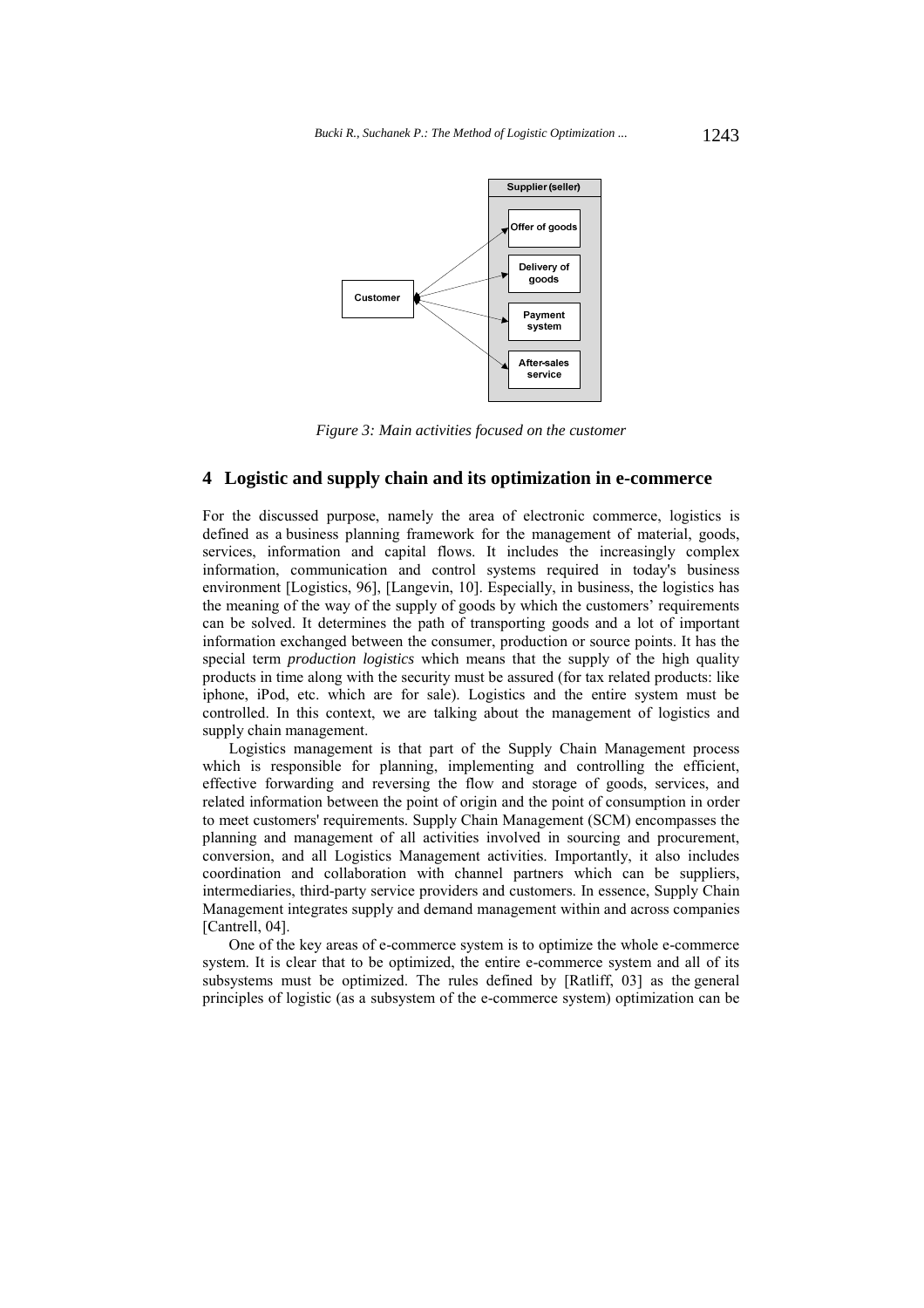adopted:

- Objectives must be quantified and measurable;
- Models must faithfully represent required logistic processes;
- Variability must be explicitly considered;
- Data must be accurate, timely, and comprehensive;
- Integration must support fully automated data transfer;
- Delivery must provide results in a form that facilitates execution, management and control;
- Algorithms must intelligently exploit individual problem structure;
- People must have the domain and technology expertise required to support the models, data, and optimization engines;
- Process must support optimization and have the ability to continuously improve;
- Return on Investment (ROI) must be provable considering the total cost of technology, people and operations.

Optimization is a highly timely topic in the field of manufacturing and supply chain management. Optimal control of a substitutable inventory system, structured assemble-to-order systems and the impact of advance demand information on various production-inventory control mechanisms are the key factors which must be taken into account while planning order realization procedures [Shanthikumar, 03]. A deterministic system does not involve any randomness in the development of subsequent states of the logistic system. Therefore, such a model will always produce the same output from a given initial state. Stochastic ordering is a fundamental guide for decision making under uncertainty. It is also an essential tool in the study of structural properties of complex stochastic systems [Shaked, 07]. Supply chain optimization is the application of processes and tools to ensure the optimal operation of a manufacturing and distribution supply chain. This includes the optimal placement of inventory within the supply chain, minimizing operating costs (including manufacturing costs, transportation costs, and distribution costs). This often involves the application of mathematical modelling techniques using computer software.

The general objective is to find optimal logistic network design. In the logistic network design problem (LNDP), decisions must be made regarding the selection of suppliers, the location of plants and warehouses, the assignment of activities to these facilities, and the flows of raw materials and finished products in the network [Cordeau, 08]. Optimal network design/redesign minimizes inventory carrying, warehousing, and transportation costs while satisfying customer response-time requirements. Specifics include the network's distribution levels and centers, location and mission of each facility, assignment of supplier and customer locations to each center, and inventory deployment [Frazelle, 06]. To create an optimal network design/redesign, Frazelle recommends a 10-step of logistics network design process shown in the Table 1 (analogous approach can be found for example in [Groothedde, 11]).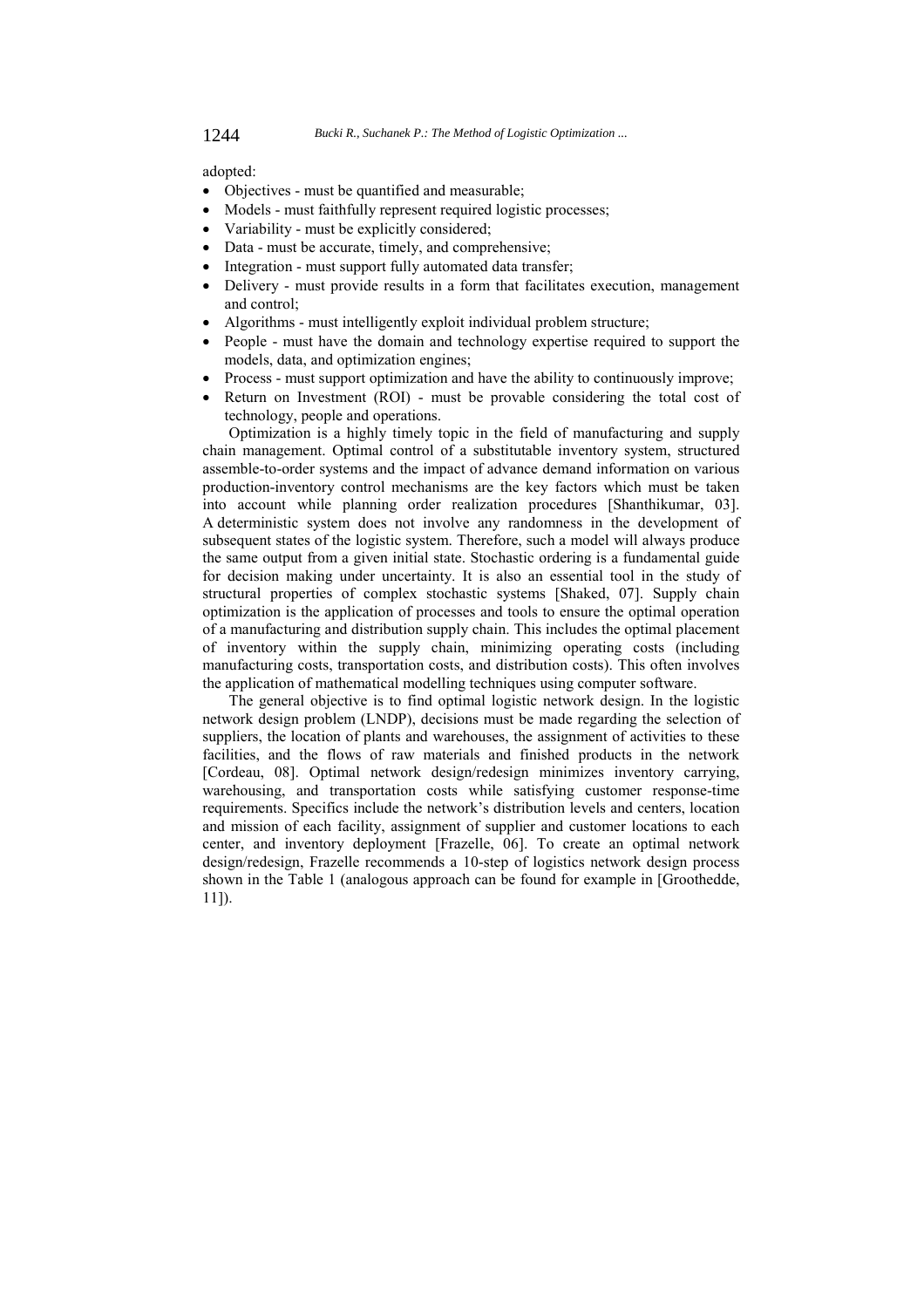| 10-step of logistic network design process                                                                                                                                                                            |
|-----------------------------------------------------------------------------------------------------------------------------------------------------------------------------------------------------------------------|
| Assess/evaluate the current network                                                                                                                                                                                   |
| 2. Design and populate the network optimization database.                                                                                                                                                             |
| 3. Create network design alternatives such as more or fewer hierarchies,<br>multi-commodity flows, pooling opportunities, merge-in-transit, direct<br>shipping, cross docking, and supply-flow optimization concepts. |
| 4. Develop a network optimization model.                                                                                                                                                                              |
| 5. Choose a network optimization tool.                                                                                                                                                                                |
| 6. Implement the network model in the chosen tool.                                                                                                                                                                    |
| 7. Evaluate alternative network designs.                                                                                                                                                                              |
| 8. "Practicalize" the recommended network structure.                                                                                                                                                                  |
| 9. Compute the reconfiguration cost.                                                                                                                                                                                  |
| 10. Make a go/no-go decision.                                                                                                                                                                                         |

*Table 1: The 10-step of logistic network design process* 

Simulations can be effectively used in order to support optimization procedures in the state of uncertainty. Simulations are based on modelling and in particular mathematical models. Computer simulations are used extensively as models of real systems to evaluate output responses. Applications of simulation are widely found in many areas including supply chain management, finance, manufacturing, engineering design and medical treatment [Fu, 95], [Kim, 05], [Semini, 06]. Supply chain simulations [Chang, 03]:

- help to understand the overall supply chain processes and characteristics by graphics and/or animation;
- are able to capture system dynamics: using probability distribution, user can model unexpected events in certain areas and understand the impact of these events on the supply chain.
- could dramatically minimize the risk of changes in planning process: By what-if simulation, user can test various alternatives before changing plan.

Traditionally, the formal modelling of systems has been carried out by means of a mathematical model which attempts to find analytical solutions to problems which enable the prediction of the system behaviour on the basis of the set of parameters and initial conditions. There are many methods for the purposes of simulation and especially simulation-based optimization techniques. Kleijnen claims that supply chain simulations can be carried out by means of the use of spreadsheet simulation methods, system dynamics, discrete event simulation and/or business games [Kleijnen, 03]. E-commerce systems can be classified into the category of intelligent systems. Evolutionary optimization can be effectively used for the optimization of intelligent systems. Evolutionary optimization is becoming an omnipresent technique in almost every process of intelligent system design. Just to name few, engineering, control, economics and forecasting are some of the scientific fields that take advantage of an evolutionary computational process that supports engineering systems with intelligent behavior [Nedjah, 08]. Detailed breakdown of the simulation-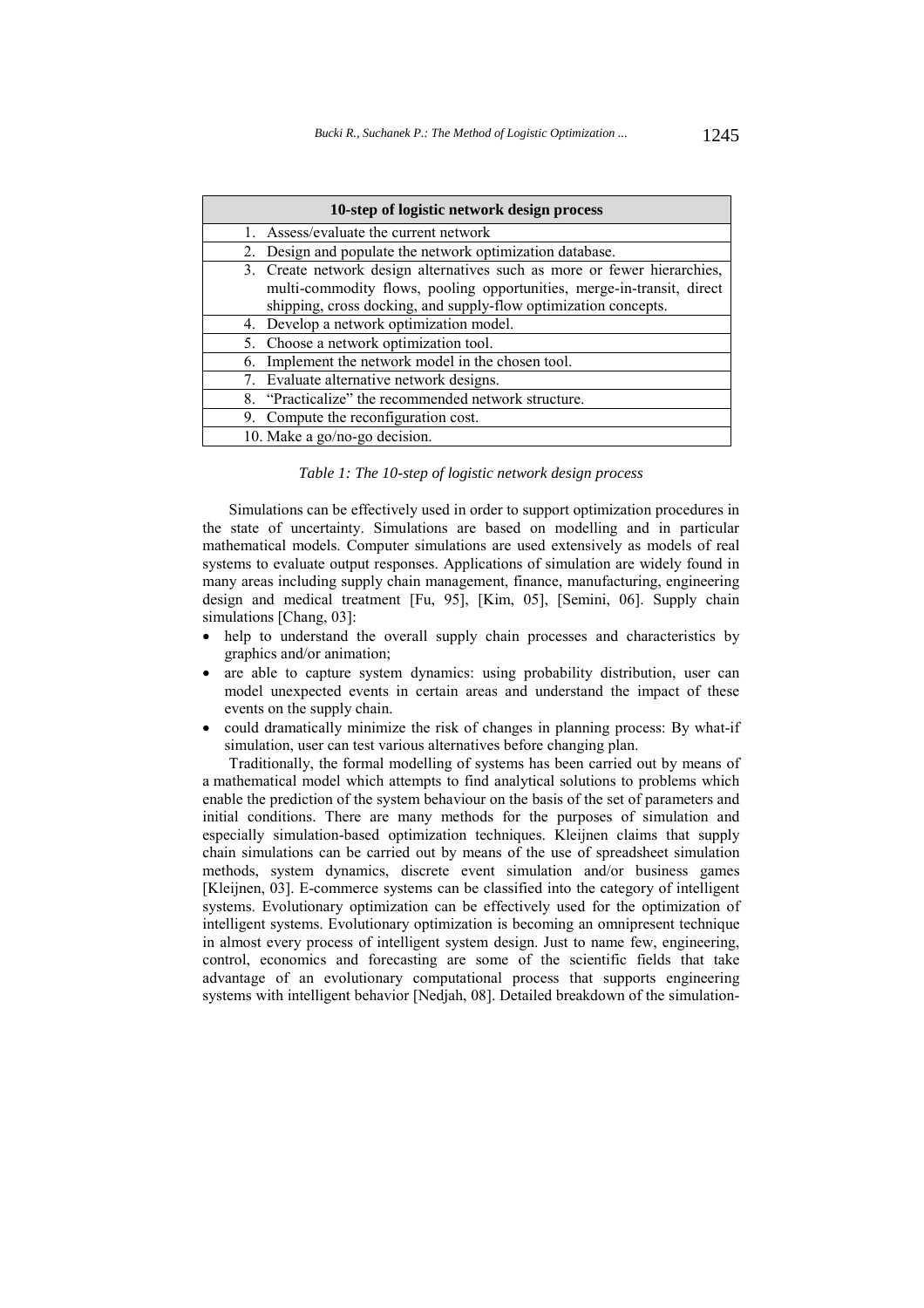#### 1246 *Bucki R., Suchanek P.: The Method of Logistic Optimization ...*

based optimization techniques is presented in Table 2 [Ashram, 96], [Silva, 05].

| <b>Simulation-based Optimization Techniques</b> |                                  |  |  |  |  |
|-------------------------------------------------|----------------------------------|--|--|--|--|
| Deterministic search techniques                 | <b>Pattern search techniques</b> |  |  |  |  |
| Heuristic search technique                      | Conjugate direction search       |  |  |  |  |
| Complete enumeration and                        | Steepest ascent (descent)        |  |  |  |  |
| random choice                                   | Tabu search technique            |  |  |  |  |
| Response surface search                         | Hooke and Jeeves type            |  |  |  |  |
|                                                 | techniques                       |  |  |  |  |
|                                                 | Simplex-based techniques         |  |  |  |  |
| <b>Probabilistic search techniques</b>          | <b>Evolutionary Techniques</b>   |  |  |  |  |
| Random search                                   | Simulated annealing              |  |  |  |  |
| Pure adaptive and hit-and-run<br>٠              | Genetic techniques               |  |  |  |  |
| search                                          | A short comparison               |  |  |  |  |
|                                                 | References and Further           |  |  |  |  |
|                                                 | Readings                         |  |  |  |  |
| <b>Stochastic approximation techniques</b>      | <b>Gradient surface method</b>   |  |  |  |  |
| Kiefer-Wolfowitz type                           |                                  |  |  |  |  |
| techniques                                      |                                  |  |  |  |  |
| Robbins-Monro type                              |                                  |  |  |  |  |
| techniques                                      |                                  |  |  |  |  |
| <b>Post-solution analysis</b>                   | <b>Rare Event Simulation</b>     |  |  |  |  |
|                                                 |                                  |  |  |  |  |

#### *Table 2: Simulation-based Optimization Techniques*

For the purpose of presenting a sample logistic manufacturing system, deterministic search techniques and especially heuristic search techniques are implemented. Professor Ashram further states that the heuristic search technique is probably most commonly used in optimizing response surfaces. It is also the least sophisticated scheme from the mathematical point of view and it can be thought of as an intuitive and experimental approach. The analyst determines the starting point and the stopping rule based on the previous experience with the system. Generally, heuristic search methods generate and test algorithms in order to meet the set manufacturing criteria.

In e-commerce, logistic optimization must be based upon business objectives to find the schedule producing the product with the least cost or the shortest production lead time. It all means that the planner ought to be presented with the best algorithm enabling him to manufacture the best sequence of products. Traditionally simulation models have been used effectively on a project-by-project basis to analyze changes to a factory physical equipment. Simulation models contribute more effectively to the design of new methods for production scheduling and new supply chain configurations. By the nature of the control the simulation model is to assist with the day-to-day scheduling of the company doing business.

Knowing that there is an order to be realized, we can easily find out in advance what kind of charge will be necessary and what amount of it will be needed. In this context we are talking about supply chain master planning presented, for example, in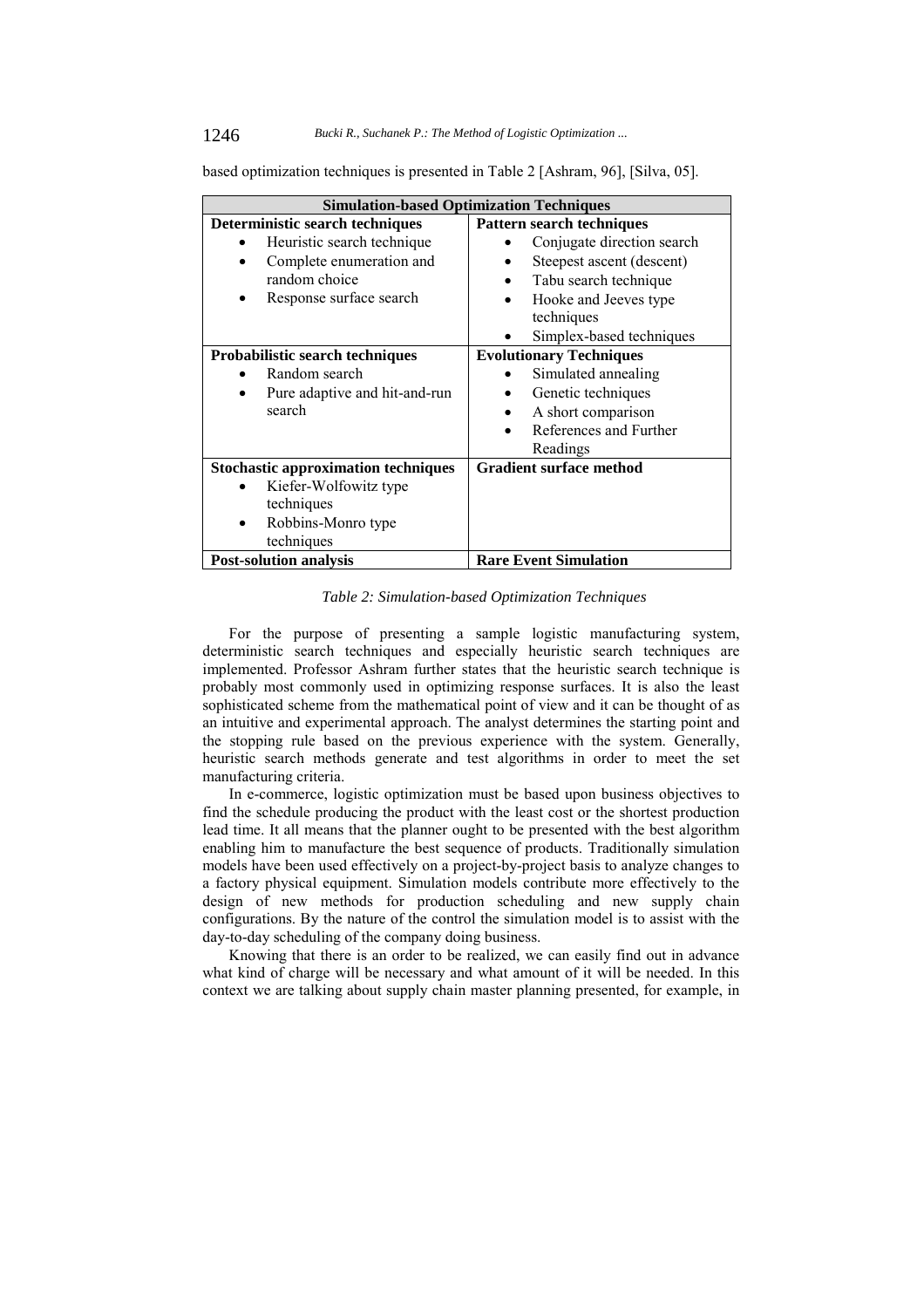[Schröpfer, 09]. Running the simulation process for just a few hours, the results show a completely different but more accurate story. This is why simulation is so important. Simulation, and only simulation, takes into account the combined effect of variability, uncertainty, and complex interdependencies between processes. Simulation is helping companies improve their businesses and become more competitive. Increasingly competitive markets bring new challenges and customers' demands are constantly changing. As a result, manufacturers need to become more responsive, more quickly, more efficiently, yet often within tighter budgets and timescales. Simulators are helping them to visualize, analyze and optimize their processes to achieve these business performance improvements [Bucki, 09].

Following the above remarks, in the next section we present the sample logistic structure which requires the adequate control approach.

### **5 General assumptions of the sample logistic system**

The problem itself consists in determining the sequence of elements of the order vector which are to be realized subsequently. The proposed heuristic algorithms choose the required element on which certain operations are carried out. The state of orders decreases after each production decision which influences the state of the whole logistic system at every stage. The given criteria are used on condition that each of them is associated by adequate bounds. Assuming that the results of calculations which are made for one chosen heuristic algorithm do not deliver a satisfactory solution, there arises a need to test other algorithms.

Let us assume that the logistic system consists of I active logistic blocks arranged in a series. Each logistic block is meant to carry out a production operation. There are no buffer stores placed between logistic blocks in the discussed case. Each logistic block consists of a certain number of production stands. If a production stand in the logistic block does not have enough production capacity to accept all production flow, another parallel stand carrying out the same production operation is activated in this exact logistic block. If a production stand is not needed any more, it is deactivated in the discussed logistic block [Bucki, 10].

Let us introduce the vector of charges:

$$
W = [w_l], l = 1,...,L,
$$

where:  $w_l$  - the *l*-th charge material.

Let us introduce the vector of orders:

$$
Z=[z_n], n=1,\ldots,N,
$$

where:  $z_n$  - the *n*-th production order (given in units).

Having defined the vector of charges *W* as well as the vector of orders *Z,* the assignment matrix of products to charges is proposed as follows:

$$
\Omega = [ \omega_{n,l} ] , n = 1,...,N , l = 1,...,L ,
$$

where:  $\omega_{n,l}$  - the assignement of the *n*-th product to the *l*-th charge material.

Elements of the assignment matrix take the following values: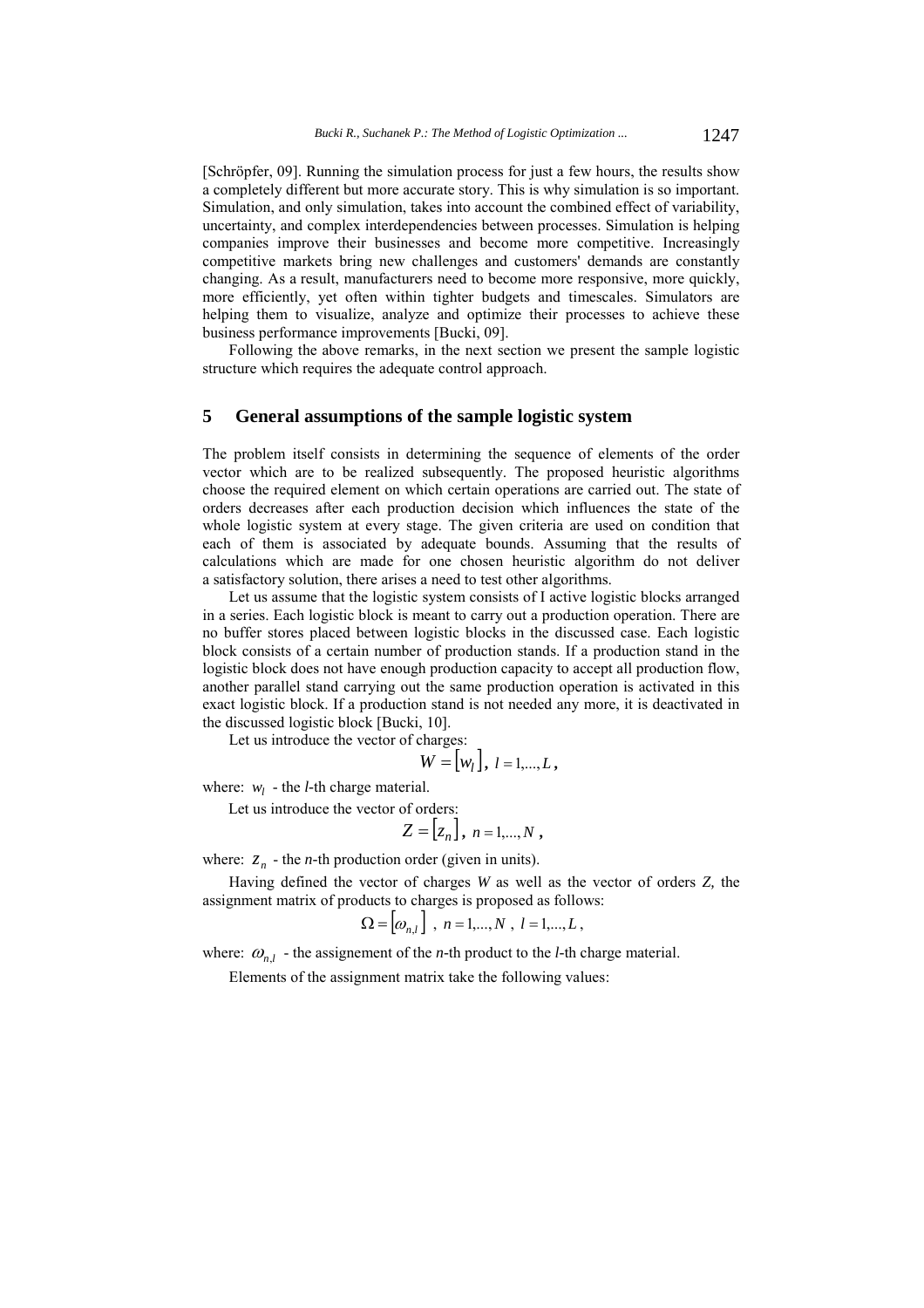$\overline{\mathfrak{l}}$  $=\begin{cases} 1 \\ 0 \end{cases}$  $\omega_{n,l}$ if the *n-*th product is realized from the *l-*th charge, otherwise.

The assignment matrix  $\Omega$  of products to charges is presented as follows:

 $\Omega = \begin{bmatrix} \omega_{\mathbf{l},1} & \ldots & \omega_{\mathbf{l},l} & \ldots & \omega_{\mathbf{l},L} \\ \vdots & & \vdots & & \vdots \\ \omega_{n,1} & \ldots & \omega_{n,l} & \ldots & \omega_{n,L} \\ \vdots & & \vdots & & \vdots \\ \omega_{N,1} & \ldots & \omega_{N,l} & \ldots & \omega_{N,L} \end{bmatrix}$ 

We also assume that used charge vector elements are immediately supplemented, which means that we treat them as the constant source of charge material. However, for simplicity reasons, it is assumed that each *n-*th product is made from the universal charge which enables realization of the given *n-*th product from any *l-*th charge material element,  $l = 1, \ldots, L$ . The determined charge material enters the production system itself. Machines in each logistic block  $M_i$ ,  $i = 1,..., I$  in the production system carry out autonomous operations on the specified material. The operations are realized subsequently. If the logistic block  $M_i$  is able to accept the material from which the *n*-th product is made, it is passed to this block and after carrying out the adequate operation is passed to the block  $M_{i+1}$ . After leaving the *I*-th block, it fills the elements of the order vector in the serial logistic system.

$$
\begin{bmatrix} w_l \end{bmatrix} \rightarrow \begin{bmatrix} m_{l,J} \\ \vdots \\ m_{l,j} \\ \vdots \\ m_{l,1} \end{bmatrix} \rightarrow \dots \rightarrow \begin{bmatrix} m_{i,J} \\ \vdots \\ m_{i,j} \\ \vdots \\ m_{l,1} \end{bmatrix} \rightarrow \dots \rightarrow \begin{bmatrix} m_{I,J} \\ \vdots \\ m_{I,j} \\ \vdots \\ m_{I,1} \end{bmatrix} \rightarrow [z_n]
$$

Let us introduce the vector of production stands corresponding with the logistic blocks:

$$
M_{i} = [m_{i,j}], \; j = 1,...,J,
$$

where:  $m_{i,j}$  - the *j*-th production stand in the *i*-th logistic block.

The stage  $k$ ,  $k = 1,..., K$  is the moment at which the manufacturing process at any *j*-th production stand in the *i-th* logistic block begins. We need to consider that decisions are made at the stage  $k-1$ ,  $k=1,...,K$ .

It is assumed that operations in the stands in the system are realized subsequently. The structure scheme of the serial logistic system is presented as follows: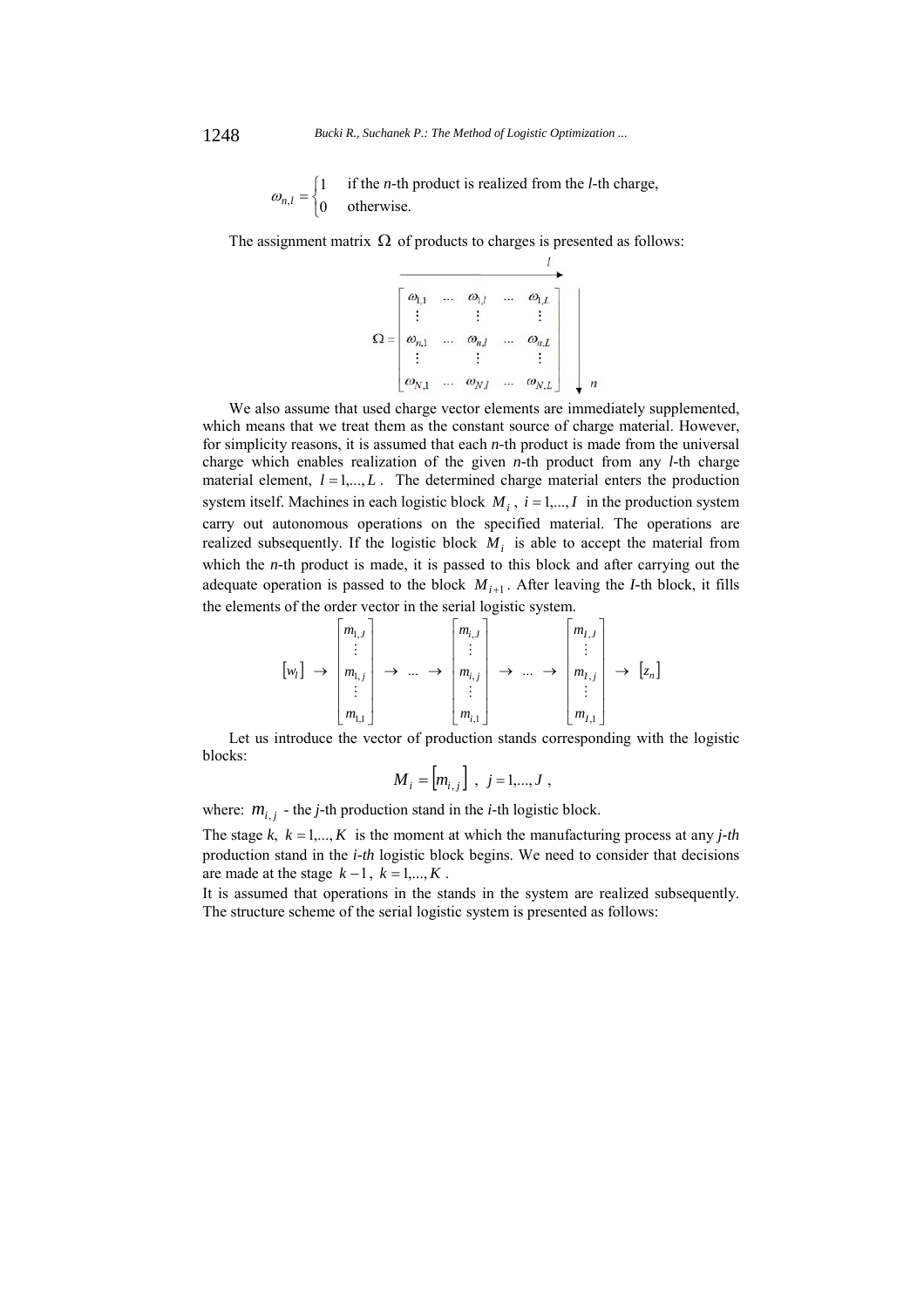$$
[\omega_{n,l}] \rightarrow \begin{bmatrix} e_{1,J}^k \\ \vdots \\ e_{1,j}^k \\ \vdots \\ e_{1,1}^k \end{bmatrix} \rightarrow \dots \rightarrow \begin{bmatrix} e_{i,J}^k \\ \vdots \\ e_{i,j}^k \\ \vdots \\ e_{i,1}^k \end{bmatrix} \rightarrow \dots \rightarrow \begin{bmatrix} e_{i,J}^k \\ \vdots \\ e_{i,j}^k \\ \vdots \\ e_{i,1}^k \end{bmatrix} \rightarrow \dots \rightarrow \begin{bmatrix} e_{1,J}^k \\ \vdots \\ e_{1,J}^k \\ \vdots \\ e_{I,1}^k \end{bmatrix} \rightarrow [\mathbf{z}_n^k],
$$

where:  $i = 1,..., I$ ,  $j = 1,..., J$ ,  $k = 1,..., K$ ,  $n = 1,..., N$ ,  $l = 1,..., L$ .

Elements representing production stands take the following values:

 $\overline{\mathcal{L}}$  $\int$  $\int$  $=$ 0 1  $e_{i,j}^k$ if the *n-*th product is realized by the *j-*th production stand in the *i-*th logistic block at the *k-*th stage, otherwise.

Moreover, it is assume that  $\forall e_{i,1}^k = 1$ *i*

Having assumed the above, we can introduce the life vector of the logistic system for a new brand set of tools:

 $G = [g_{n,i}]$ ,  $n = 1,...,N$ ,  $i = 1,...,I$ ,

where:  $g_{ni}$  - the number of the *n*-th product units which can be realized in any *j-*th production stand of the *i-*th logistic block before the tool in this stand is completely worn out and requires an immediate replacement.

The elements of the matrix  $G$  take the following values:

$$
g_{n,i} = \begin{cases} \psi & \text{if the } n\text{-th product is realized in the } j\text{-th production stand} \\ & \text{of the } i\text{-th logistic block, } \psi = 1,..., \Psi, \\ 0 & \text{otherwise.} \end{cases}
$$

Moreover, we can assume that  $\bigvee_{1 \le i \le I} g_{n,i} = \psi$ *n i i I g* , 1 ,  $\psi = 1,..., \Psi$ .

If the number  $\psi$  is reached for the given *n-th* element of the vector *Z* in the *j*-th production stand of the *i-*th logistic block, the tool in this exact stand has to be replaced by a new one.

Let  $S_n^{k-1} = [s(n)]_{i,j}^{k-1}$  be the matrix of state of the logistic system for the *n*-th product realization at the stage  $k-1$  where  $s(n)_{i,j}^{k-1}$  is the number of units of the *n-th* product already realized in the *j-*th stand of the *i-*th logistic block with the use of the installed tool. The matrix of state can be shown in the following extended form: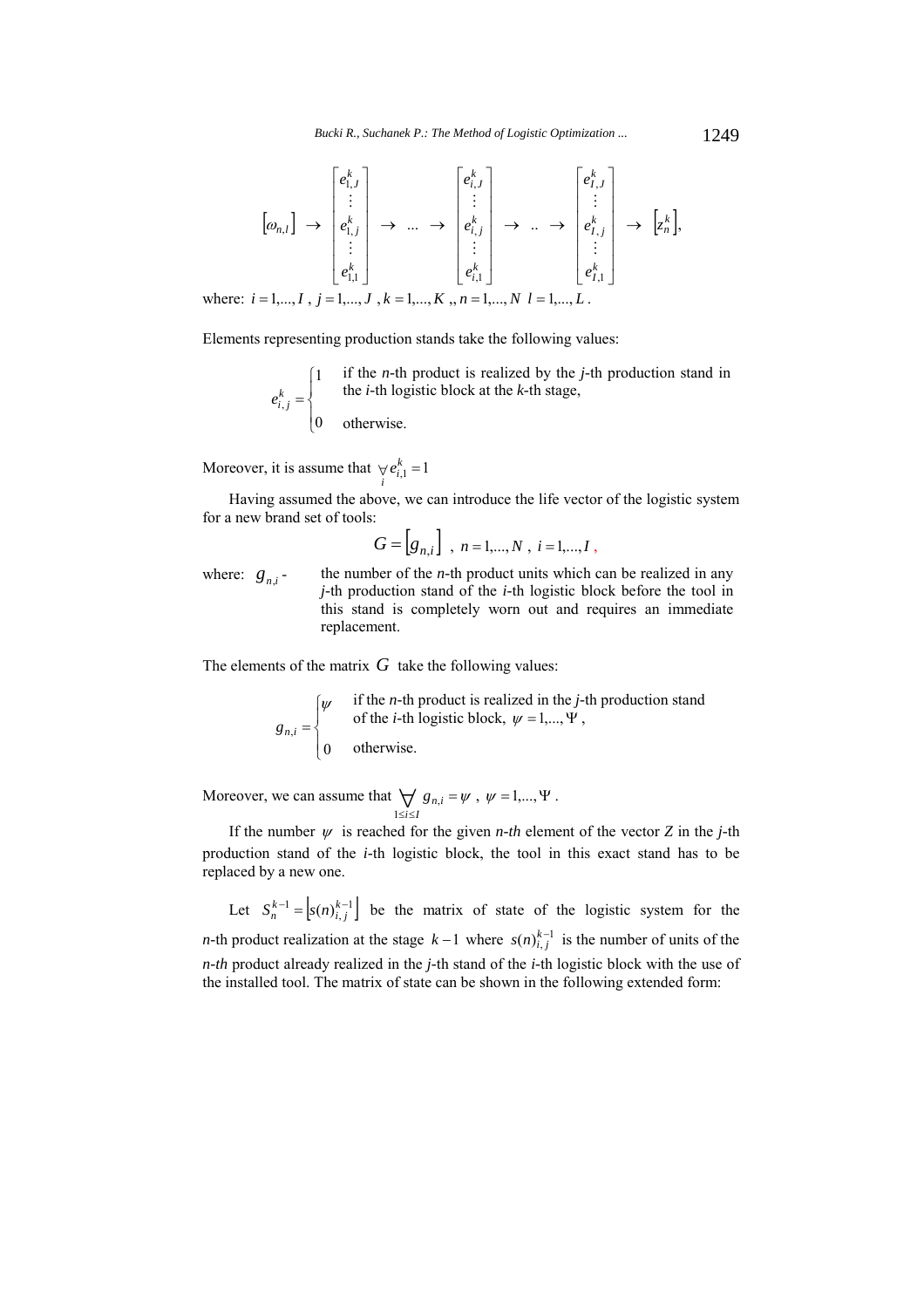$$
S_n^{k-1} = \begin{bmatrix} s(n)_{1,J}^{k-1} & \dots & s(n)_{i,J}^{k-1} & \dots & s(n)_{I,J}^{k-1} \\ \vdots & & \vdots & & \vdots \\ s(n)_{1,J}^{k-1} & \dots & s(n)_{i,J}^{k-1} & \dots & s(n)_{I,j}^{k-1} \\ \vdots & & \vdots & & \vdots \\ s(n)_{1,1}^{k-1} & \dots & s(n)_{i,1}^{k-1} & \dots & s(n)_{I,1}^{k-1} \end{bmatrix}
$$

Let  $P_n^{k-1} = \left[ p(n)_{i,j}^{k-1} \right]$  be the matrix of the flow capacity of the logistic system for the *n*-th product realization at the stage  $k-1$  where  $p(n)_{i,j}^{k-1}$  is the number of units of the *n-*th product which still can be realized in the *j-*th stand of the *i-*th logistic block.

The matrix of state can be shown in the following extended form:

$$
P_n^{k-1} = \begin{bmatrix} p(n)_{1,J}^{k-1} & \dots & p(n)_{i,J}^{k-1} & \dots & p(n)_{I,J}^{k-1} \\ \vdots & & \vdots & & \vdots \\ p(n)_{1,J}^{k-1} & \dots & p(n)_{i,j}^{k-1} & \dots & p(n)_{I,j}^{k-1} \\ \vdots & & \vdots & & \vdots \\ p(n)_{1,1}^{k-1} & \dots & p(n)_{i,1}^{k-1} & \dots & p(n)_{I,1}^{k-1} \end{bmatrix}
$$

On the basis of the above assumptions we can determine the flow capacity of the *j-*th production stand in the *i-*th logistic block for the *n-*th element of the order vector *Z* at the stage  $k-1$  :

$$
p(n)_{i,j}^{k-1} = g_{n,j} - s(n)_{i,j}^{k-1}
$$

The manufacturing procedure consists in realizing orders in sequence (manufacturing of the order may begin when the previously realized one leaves the logistic system). Its disadvantage consists in the need of waiting for completing the manufacturing process of a certain product before resuming it again for the next one. This results in not using the available flow capacity of the whole production system. Moreover, during the production course tools must be replaced. When another element of the order vector Z enters the production system, the state of the system has to be recalculated.

Let us define the production times for the *n*-th product,  $n = 1,..., N$  in the *j*-th production stand of the *i-*th logistic block in the matrix form:

|               | $\tau_{1,1}^{\,pr}$      | $\tau_{1,i}^{P'}$ |          | $\tau^{pr}_{1,I}$ |
|---------------|--------------------------|-------------------|----------|-------------------|
| $T^{pr}$<br>= | $\tau_{n, {\rm l}}^{pr}$ | $\tau_{n,i}^{P'}$ |          | $\tau_{n,I}^{pr}$ |
|               | $\tau^{pr}_{N,1}$        | $\tau^{pr}_{N,i}$ | $\cdots$ | $\tau_{N,I}^{pr}$ |

If the *n-*th product is not realized in the *j-*th production stand of the *i-*th logistic block, then  $\tau_{n,i}^{pr} = 0$  (in this case the implemented technology excludes production operations in certain logistic blocks).

Let us define the vector of replacement times for the tools in the logistic system:

$$
T^{repl} = \begin{bmatrix} \tau_1^{repl} & \dots & \tau_i^{repl} & \dots & \tau_I^{repl} \end{bmatrix},
$$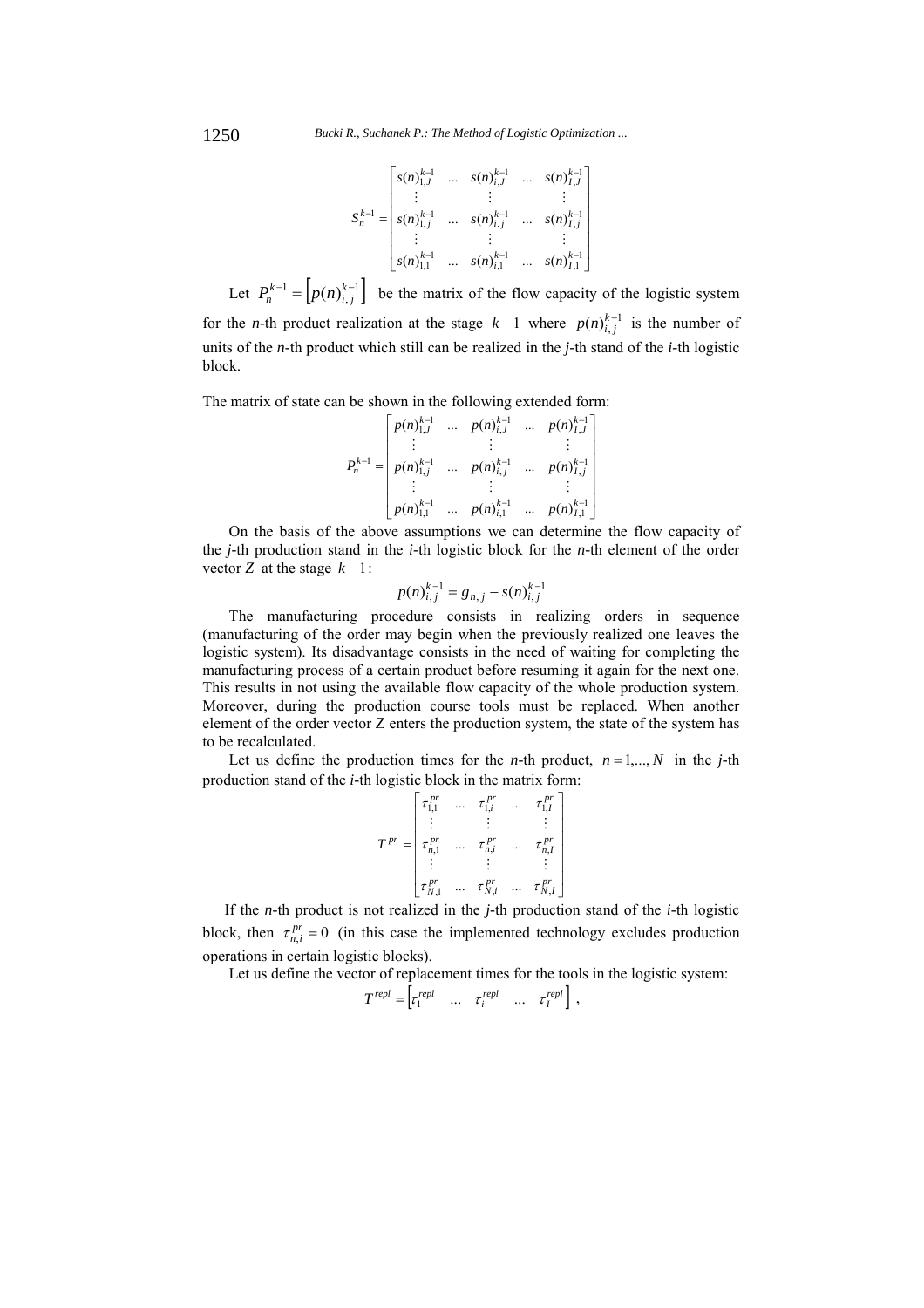where:  $\tau_i^{repl}$  - the replacement time of the tool in the *j*-th production stand of the *i*-th logistic block.

If  $\tau_{n,i}^{pr} \leq \tau_{n,i+1}^{pr}$ , then the *j*-th production stand of the *i*-th logistic block becomes blocked while manufacturing the *n-*th product so there is the need to activate the production stand  $m_{i+1,i+1}$  which is based on the assumption that the number of active production stands in the *i-*th logistic block is increased by 1 (not to block the production process in the logistic block  $M_{i-1}$ ) on condition that the number  $J_i$  is not exceeded, where  $j_i$  is the number of the *j*-th production stand in the *i*-th logistic block. It is justified by the fact that the production of the subsequent part of the *n-*th order from the vector *Z* can be started instantly without having to await for completing the current production operation in the logistic block  $M_i$ . The structure of such a system guarantees continuing the production activity in any stand  $j+1$  in the *i*-th logistic block if the stand  $j_i$  requires tool replacement.

Let us introduce the production rate vector  $V = \begin{vmatrix} v_{n,i} \end{vmatrix}$ . Its element  $v_{n,i}$  is the number of units of the *n-*th product made in the time unit.

Let us calculate the total manufacturing time of all elements from vector *Z*:

$$
T = \sum_{n=1}^{N} \sum_{i}^{I} \tau_{n,i}^{pr} + \sum_{k=0}^{K} \sum_{i}^{I} y_{i}^{k} \tau_{i}^{repl}
$$

The coefficient  $y_i^k$  takes the following values:

 $\overline{\mathfrak{l}}$  $y_i^k = \begin{cases} 1 & \text{if the replacement procedure of the tool in the } i\text{-th stand is carried out,} \\ 0 & \text{otherwise.} \end{cases}$ 

### **6 Production criteria**

The criteria presented hereby are to either maximize the production output or minimize the lost flow capacity of the production stands or minimize the tool replacement time. Let us propose production criteria for the logistic system along with the necessary bounds:

### **6.1 The production maximization criterion**

Let us introduce the production maximization criterion:

$$
Q_1 = \sum_{k=1}^{K} q_1^k = \sum_{k=1}^{K} \sum_{n=1}^{N} x_n^k \to \max
$$
,

,

where:  $x_n^k$  - the number of units of the *n-th* element realized at the *k*-th stage.

The tool replacement bound: *i I*  $\sum_{i=1}^{L} y_i^k \tau_i^{repl} \leq$ 

where:  $c \rightarrow$  the maximal allowable tool replacement time,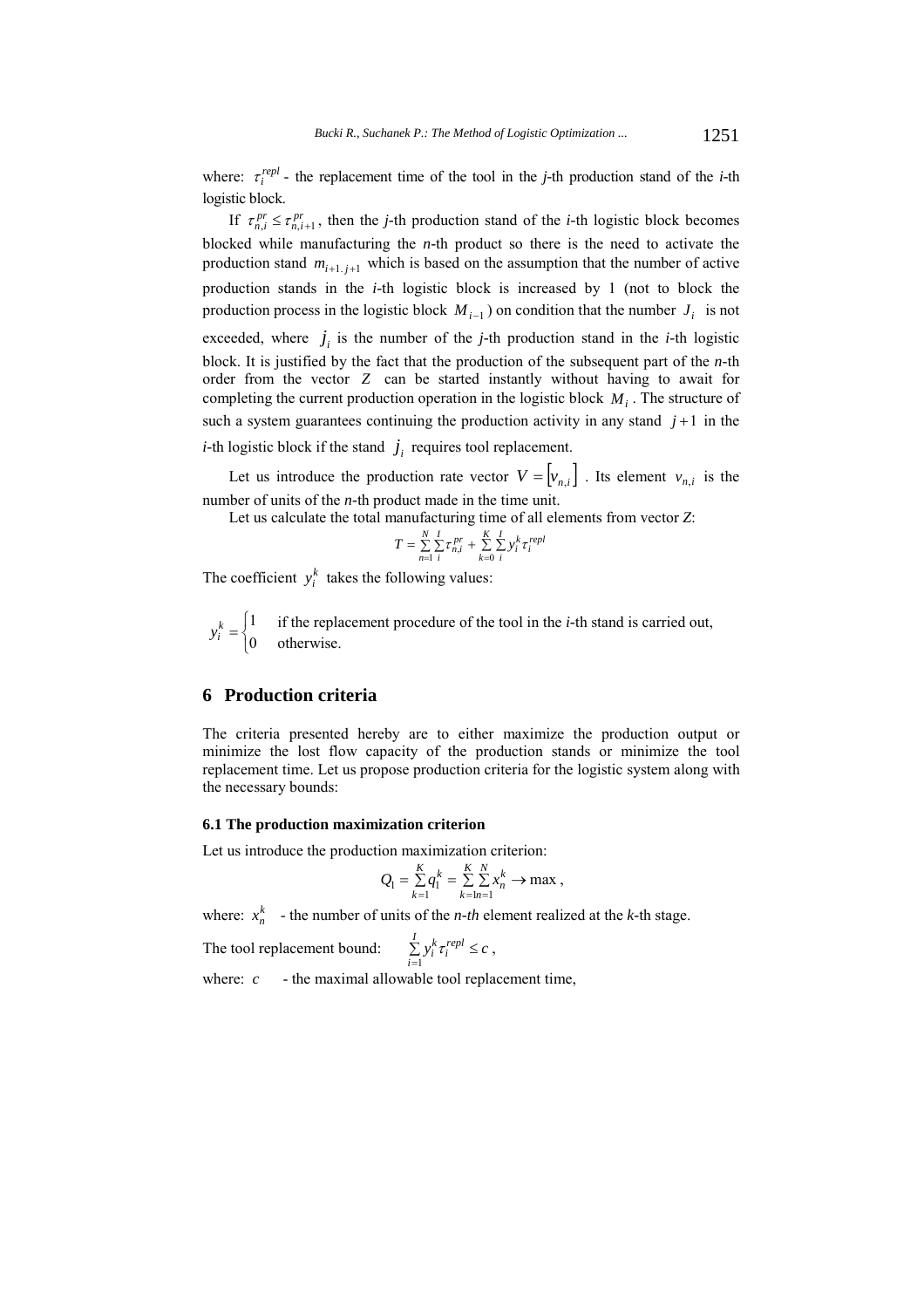$\tau_i^{repl}$  - the replacement time of the used tool in the *j*-th stand of the *i*-th logistic block.

The flow capacity bound:

$$
y_i^k \sum_{i=1}^I p_{n,i}^k \le g_{n,i}
$$
,

where:  $p_{n,i}^k$  - the lost flow capacity of the *j*-th stand of the *i*-th logistic block at the *k-*th stage.

The production-maximizing criterion is reduced to the replacement time of tools and flow capacity bounds.

### **6.2 The lost flow capacity criterion**

Let us introduce the flow capacity criterion:

$$
Q_2 = \sum_{k=1}^{K} q_2^k = \sum_{k=1}^{K} \sum_{i=1}^{I} y_i^k \sum_{j=1}^{I} p_{n,i}^k \to \min
$$
  
nd: 
$$
\sum_{i=1}^{I} y_i^k \tau_i^{repl} \le c
$$

*i*

*N n*  $\sum_{n=1}^n x_n^k \leq z$ 

*N n*  $\sum_{n=1}^n x_n^k \leq z$ 

The tool replacement bound:

The order bound: *<sup>n</sup>*

The lost flow capacity criterion is reduced to the replacement time of tools and order bounds.

### **6.3 The minimal tool replacement time criterion**

Let us introduce the flow capacity criterion:

$$
Q_3 = \sum_{k=1}^{K} \sum_{i=1}^{I} y_i^k \tau_i^{repl} \to \min
$$

$$
y_i^k \sum_{i=1}^{I} p_{n,i}^k \le g_{n,i}
$$

The flow capacity bound:

The order bound: *<sup>n</sup>*

The minimal tool replacement time criterion is reduced to the flow capacity bound and the order bound.

## **7 Equations of state**

The state of the discussed serial logistic system for the *n-*th element changes in the production course as follows:

$$
S_n^0 \to S_n^1 \to \dots \to S_n^k \to \dots \to S_n^K
$$

The state of the *j-*th production stand of the *i-*th logistic block in case of the *n-th* product manufacturing changes consequently: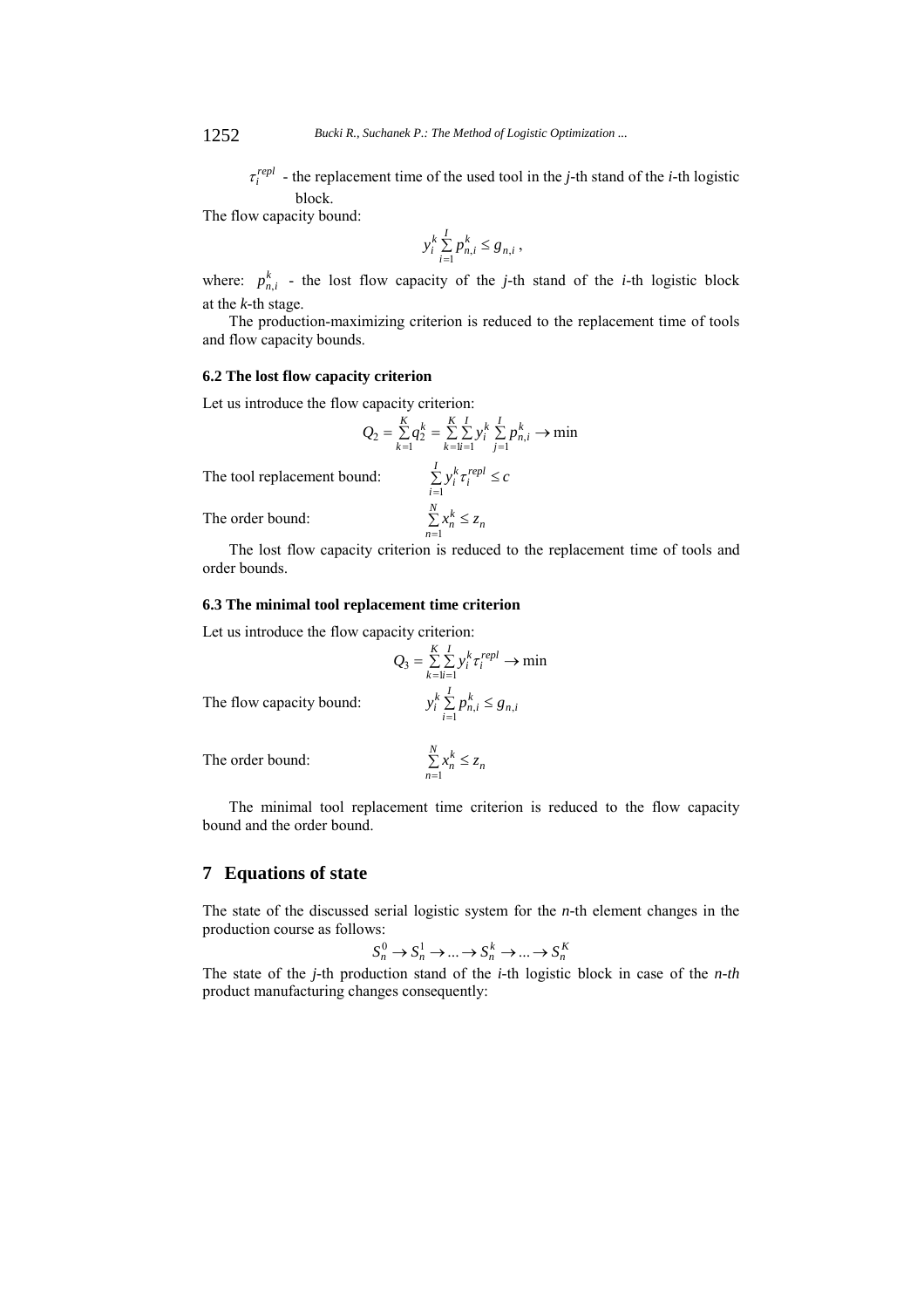$$
s(n)_{i,j}^0 \to s(n)_{i,j}^1 \to \dots \to s(n)_{i,j}^k \to \dots \to s(n)_{i,j}^K
$$

which can be written in the following form:

$$
s(n)_{i,j}^k = \begin{cases} s(n)_{i,j}^{k-1} & \text{if no } n\text{-th product is realized in the } j\text{-th stand of the } i\text{-th logistic block at the } k\text{-1 stage,} \\ s(n)_{i,j}^{k-1} + x_n^k & \text{otherwise.} \end{cases}
$$

Let  $\rho_i$  be the tool to be replaced with a new one,  $1 \le \rho_i \le I$ . The state of the *j*-th production stand of the *i-*th logistic block in case of replacement of tools changes in the way shown below:

$$
s(n)_{n,i}^k = \begin{cases} s(n)_{n,i}^{k-1} & \text{if } i \neq \rho \text{ at the stage k-1,} \\ 0 & \text{if } i = \rho \text{ at the stage k-1.} \end{cases}
$$

If tools in all stands are totally worn out, then  $S = G$  and they need an immediate replacement procedure to resume the production process.

The order vector *Z* changes after every production decision:

$$
Z^{0} \to Z^{1} \to \dots \to Z^{k} \to \dots \to Z^{k}
$$

The order vector is modified after every decision about production:

$$
z_n^k = \begin{cases} z_n^{k-1} - x_n^k & \text{if the number of units } x_n^k \text{ of the } n\text{-th order is realized at the } k\text{-th stage,} \\ z_n^{k-1} & \text{otherwise.} \end{cases}
$$

## **8 Heuristics**

In order to control the logistic process we need to implement heuristics for determining elements from the vector *Z* for the production process. The following control algorithms are put forward:

### **8.1 The algorithm of the maximal order**

This algorithm chooses the biggest order vector element characterized by the biggest coefficient  $\gamma_n^{k-1}$  in the state  $S^{k-1}$ .

To produce the element *a*, the following condition must be met:

$$
(q^k = a) \Leftrightarrow \left[ \gamma_a^{k-1} = \max_{1 \le n \le N} \gamma_n^{k-1} \right],
$$

where:  $\gamma_n^{k-1} = z_n^{k-1}$ .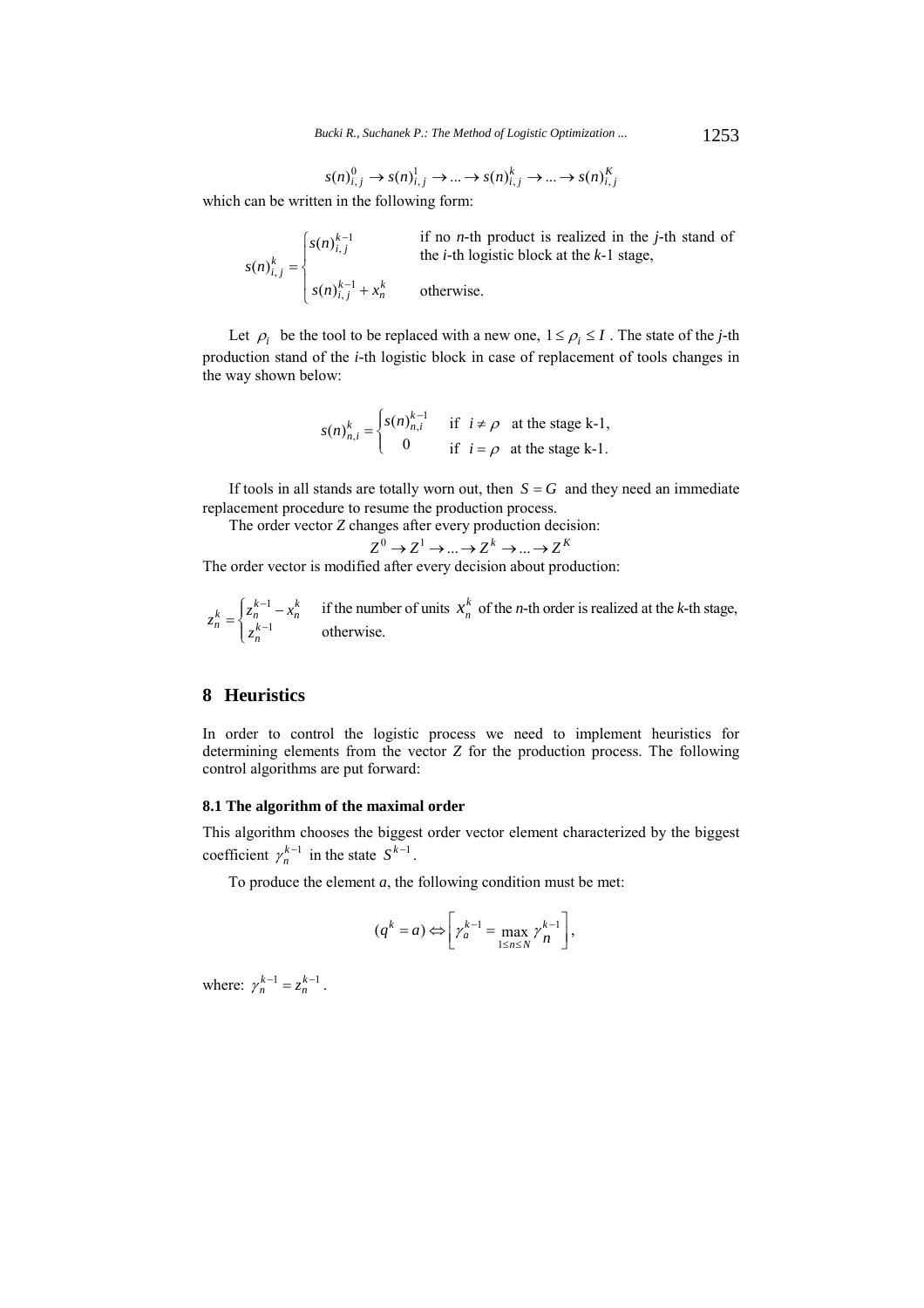1254 *Bucki R., Suchanek P.: The Method of Logistic Optimization ...*

The above approach is justified by avoiding excessive bringing the production line to a standstill in order to change an element to be manufactured. If in state  $S^{k-1}$ only minimal orders were chosen, in consequence the number of orders might be reduced. Such control is favorable because the serial production line is blocked and must be stopped only in order to replace the tools in certain stands (on condition that the replacement process disturbs the flow of the material).

#### **8.2 The algorithm of the minimal order**

This algorithm chooses the smallest order vector element characterized by the smallest coefficient  $\gamma_n^{k-1}$  in the state  $S^{k-1}$ .

To produce the element  $a$ , the following condition must be met:

$$
(q^k = a) \Leftrightarrow \left[ \gamma_a^{k-1} = \min_{1 \le n \le N} \gamma_n^{k-1} \right],
$$

where:  $\gamma_n^{k-1} = z_n^{k-1}$ .

The above approach is justified by the need to eliminate the elements of the order vector *Z* which could be sent to the customer just after the *n-th* product leaves the production line on condition that the customer sets such a requirement.

#### **8.3 The algorithm of the relative order**

This algorithm chooses the order element characterized by the maximal relative order coefficient  $\gamma_n^{k-1}$  in the state  $S^{k-1}$ .

To produce the element *a*, the following condition must be met:

$$
(q^k = a) \Leftrightarrow \left[ \gamma_a^{k-1} = \max_{1 \le n \le N} \gamma_n^{k-1} \right],
$$

where:  $\gamma_n^{k-1} = \frac{2n}{a^0}$  $1 - z_n^{k-1}$ *n*  $\gamma_n^{k-1} = \frac{z_n^{k-1}}{z_n^0}$ .

It is assumed that the orders are realized one after another that is to say each order element  $z_n$  in the state  $S^{k-1}$  is reduced partly. Such control is advantageous when some parts of the order are needed earlier and the rest can be manufactured later.

## **9 The block diagram of the logistic process**

In order to create the block diagram of the logistic manufacturing system (Figure 4) criteria  $Q_{\beta}$ ,  $\beta = 1, \dots, B$  must be implemented where:

- the production maximization criterion  $\rightarrow Q_1$
- the lost flow capacity criterion  $\rightarrow Q_2$
- the minimal tool replacement time criterion  $\rightarrow Q_3$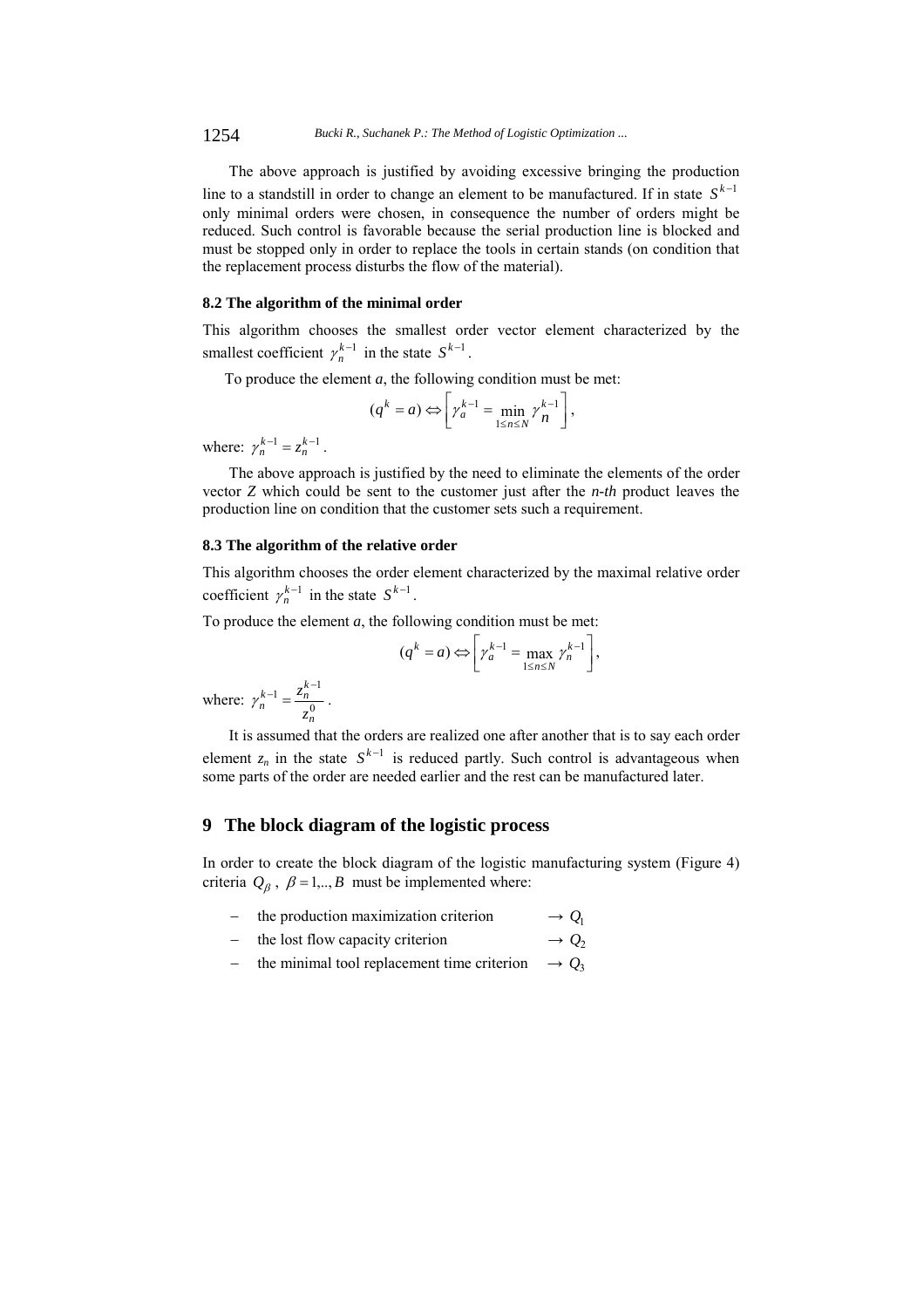Moreover, a heuristic algorithm  $h_{\lambda}$ ,  $\lambda = 1,..., \Lambda$  is responsible for choosing the *n-*th element of the order vector where:

- the algorithm of the maximal order  $\rightarrow h_1$
- the algorithm of the minimal order  $\rightarrow h_2$
- the algorithm of the relative order  $\rightarrow h_3$



*Figure 4: The block diagram of the discussed logistic manufacturing system*

## **10 Conclusions**

The problem presented in the paper discusses the issue of the serial production system with no buffer stores. The system delivers ready products corresponding with the elements of the order vector. The main goal is to fulfil the task by the set criteria. There is also a possibility to implement a two- or three-criterion model. Such models may lead to delivering a solution which would satisfy criteria included in the discussed model only partly as there should be bounds added. Heuristic algorithms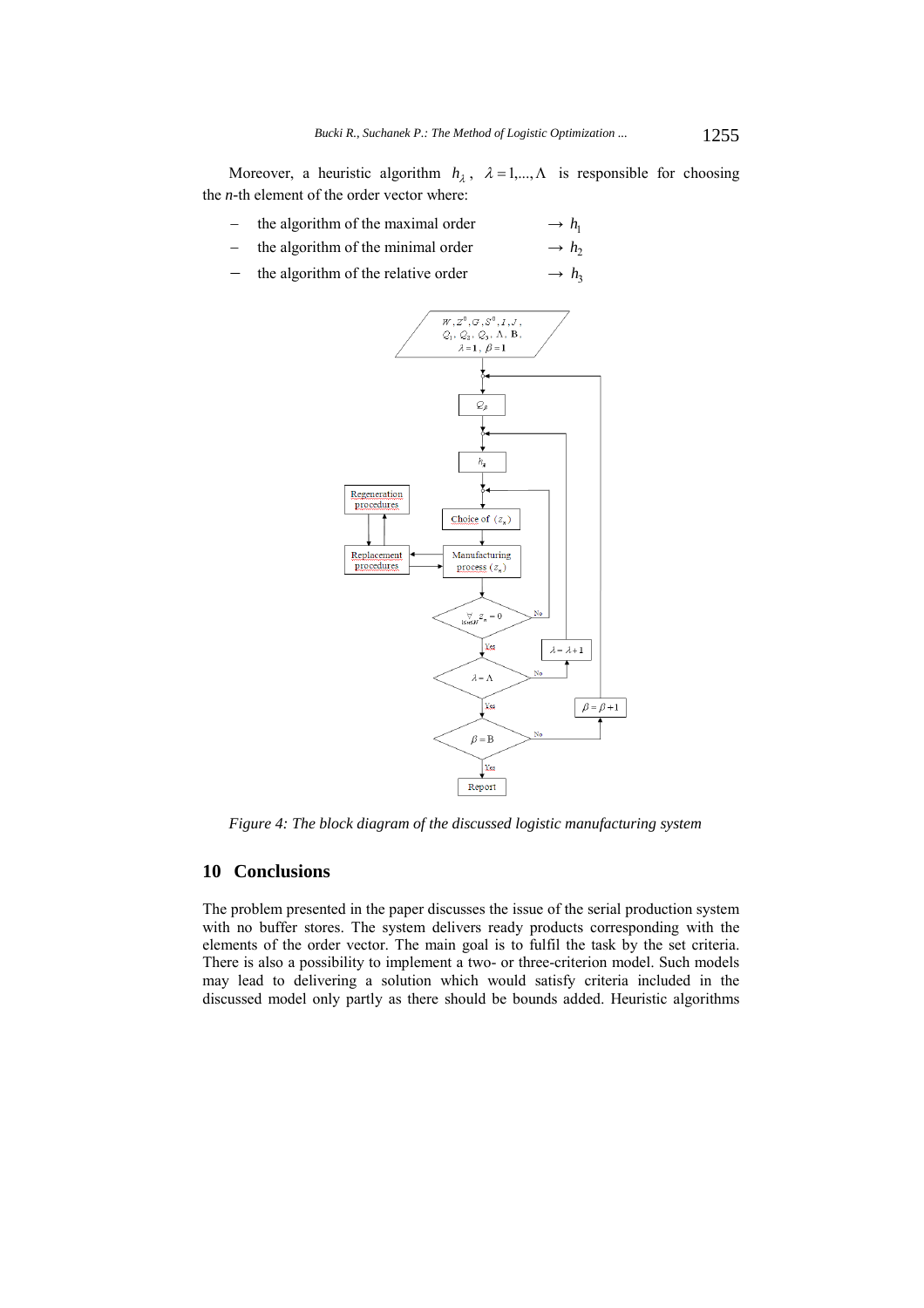proposed in the paper enable the operator to choose the satisfactory production sequence on the basis of which a certain element of the order vector is determined to be realized. The use of one specified algorithm does not mean that we will achieve the result satisfying the given criterion. It is advisable to implement other algorithms and decide which one minimizes the order realization time, the loss of residual capacity, and the total replacement time or satisfies a hypothetical customer's demand not specified hereby. Another idea already used in available works is to simulate the combination of heuristic algorithms. By means of this method, we are able to combine two or more algorithms. It also seems reasonable to draw products for manufacturing. To achieve a satisfactory result a big number of simulations must be carried out. In conclusion, it must be admitted that a simulator imitating real environment should be built to continue this work. Simulation experiments carried out in the synthetic environment may deliver an answer which heuristic approach is the expected one for a certain criterion. The idea of time scaling by means of the simulation method on condition a satisfactory number of simulation experiments is carried out seems to able to deliver the results minimizing the total order realization time.

In conclusion, we can say that the interactive software combines real-life images, with a step-by-step immersion process, which successfully replicates the experience of controlling a real system. By providing the user with both the flexibility to operate the whole system and the support of the data files, which can be easily downloaded, it is possible to fit the simulator into any given system. Although the approach is flexible, it is far from being an easy option. The design of the simulator ensures its reliability at every stage of the technological process. Even in situations where there can immerse a dose of uncertainty, the user will be able to count on the intuitive support of the program. By using a simulator there will be an impact on further production performance. The advantages far outweigh the costs of building a simulator in a very short period of time proving its market value, which will increase with every production unit. Operators will gain self-confidence as well as improve their communication skills and learn how to contribute more effectively in a plant activity, which is required of them in return.

#### **Acknowledgements**

This paper was supported by project ,,Strengthening of Competitive Advantages in Research and Development of Information Technology in the Moravian-Silesian Region" Nr. CZ.1.07/2.3.00/09.0197 within the EU Operational Program Education for Competitiveness.

### **References**

[Arsham, 96] Arsham, H. Systems Simulation: The Shortest Route to Applications. 9<sup>th</sup> Edition. National Science Foundation, Baltimore, Maryland, USA, 1996.

[Bălan, 09] Bălan, A. The Knowledge Management – Necessity for the Modernization of the Organizations. In Journal of Applied Economic Science, Volume IV, Issue 4(10), 2009.

[Bora, 09] Bora, C. Advantages and Disadvantages of Electronic Commerce (e-commerce)*. From Advantages and Disadvantages of Electronic Commerce (e-commerce),* 2009. Retrieved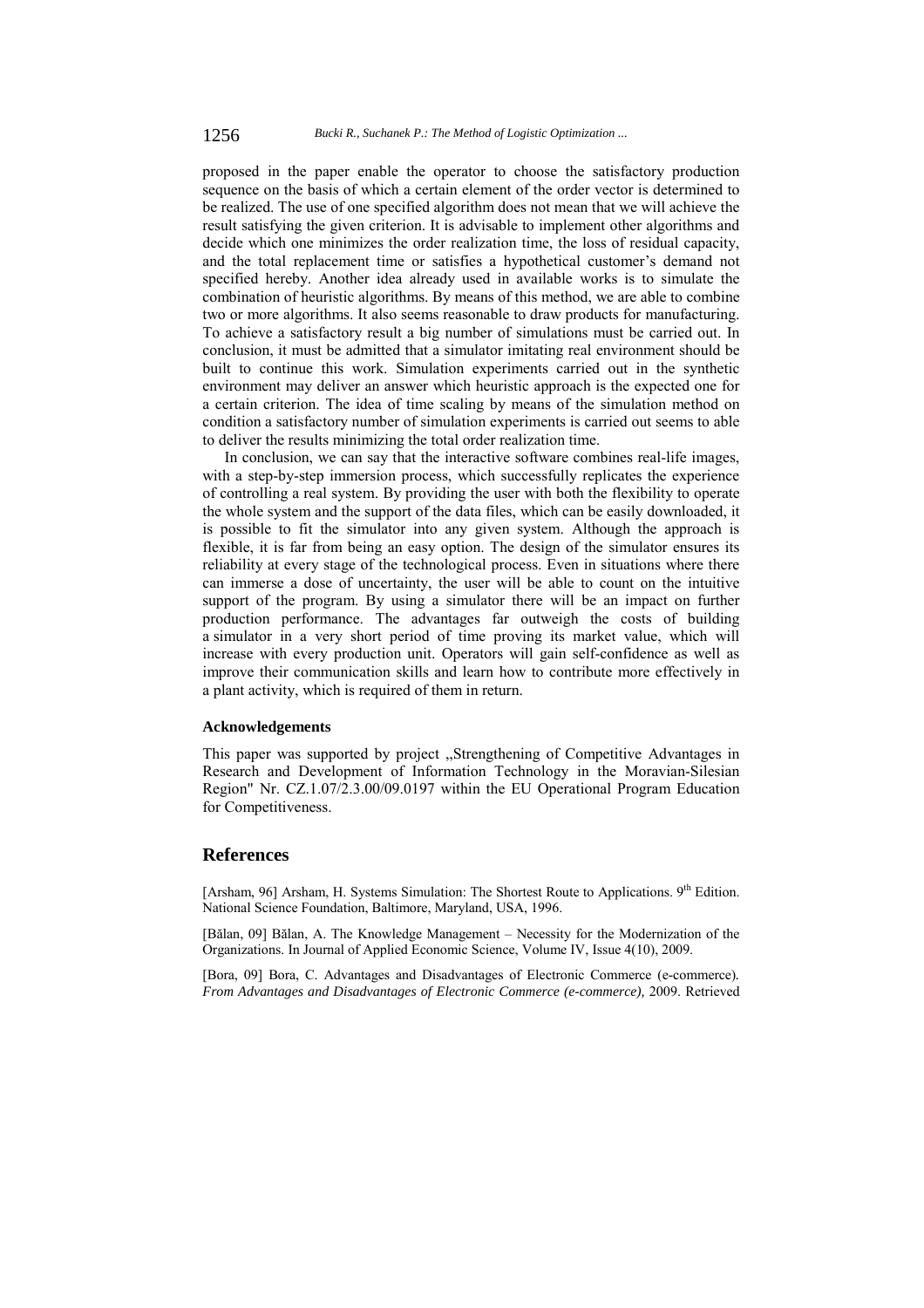December 13, 2009. URL: <http://www.buzzle.com/articles/advantages-and-disadvantages-ofelectronic-commerce-e-commerce.html>

[Bredord, 09] Bredford, M. *Modern ERP: Select, Implement & Use Today's Advanced Business Systems,* Chattanooga, H&M Books, 2009.

[Bucki, 10] Bucki, R. Managing Flexibility of the Production System with Interoperation Store. Mezinárodní vědecký seminář: Nové trendy v ekonometrii a operačním výzkumu. Katedra ekonometrie Fakulty informatiky a statistiky VŠE v Prahe a Katedra operačného výskumu a ekonometrie Fakulty hospodárskej informatiky EU v Bratislave. Zbornik 15. – 17. december 2010.

[Bucki, 09] Bucki, R., Antonyová, A., Suchánek, P. Economic Control of the Distribution System by Means of Heuristic Approach. Vol. 12, No. 2, National Academy of Sciences of Ukraine, State Department on Communication and Informatization of Ukraine, State Scientific and Research Institute of Information Infrastructure, 2009.

[Burd, 05] Burd, S.D. *Systems Architecture*. 5th edition. Course Technology, 656 p. 2009.

[Cantrell, 04] Cantrell, B. *Logistics Vs SCM*. Supply Chain Dynamics, Inc., Washington, 2004.

[Chang, 03] Chang, Y., Makatsoris, H. Supply Chain Modeling Using Simulation. *In International Journal of Simulation Modelling*, Vol. 2 No. 1, 2003.

[Chopra, 09] Chopra, S., Meindl, P. *Supply Chain Management*, 4<sup>th</sup> Edition. New Jersey, Prentice Hall, 2009.

[Cordeau, 08] Cordeau, J.F., Laporte, G., Pasin, F. An iterated local search heuristic for the logistics network design problem with single assignment. *Elsevier, International Journal of Production Economics*, Volume 113, 2008

[Dictionary.com, 11] Dictionary.com. Logistics. Retrieved March 20, 2011. URL: <http://dictionary.reference.com/>

[Frazelle, 06] Frazelle, E. How to design a logistics network in 10 steps. [On-line] Retrieved May 10, 2011. Material Handling &Logistics - MH&L, 2006.

[Fu, 95] Fu, M.C., Hu, J. Sensitivity analysis for Monte Carlo simulation of option pricing. *Probability in the Engineering and Information Sciences*, 9(3):417–446, 1995.

[Groothedde, 11] Groothedde, B. *Logistics Network Design and Collaboration: Design, Theory, and Practice*. 1 st edition. Springer, Physica-Verlag HD, New York, 2011.

[Kim, 05] Kim, P., Ding, Z. Optimal engineering system design guided by data-mining methods. Technometrics, 47(3), pp. 336–348, 2005.

[Kleijnen, 03] Kleijnen, J.P.C. Supply Chain Simulation: A Survey. *Center for Economic Research*, Discussion Paper No. 103, Tilburg, 2003.

[Langevin, 10] Langevin, A., Riopel, D. *Logistics Systems: Design and Optimization*. Springer, New York, 2010.

[Logistics, 96] Logistics Partners Oy. Helsinki, 1996.

[Nedjah, 08] Nedjah, N., Mourelle, L.M. Evolutionary Optimization for Intelligent Systems Design. J.UCS Journal of Universal Computer Science, Vol. 14, no. 15, 2008.

[Pradeep, 10] Pradeep, I.K. et al. CRM System Using CM-AKD Approach of D3M. *International Journal of Engineering Science and Technology*, Vol. 2(3), pp 237-242, 2010.